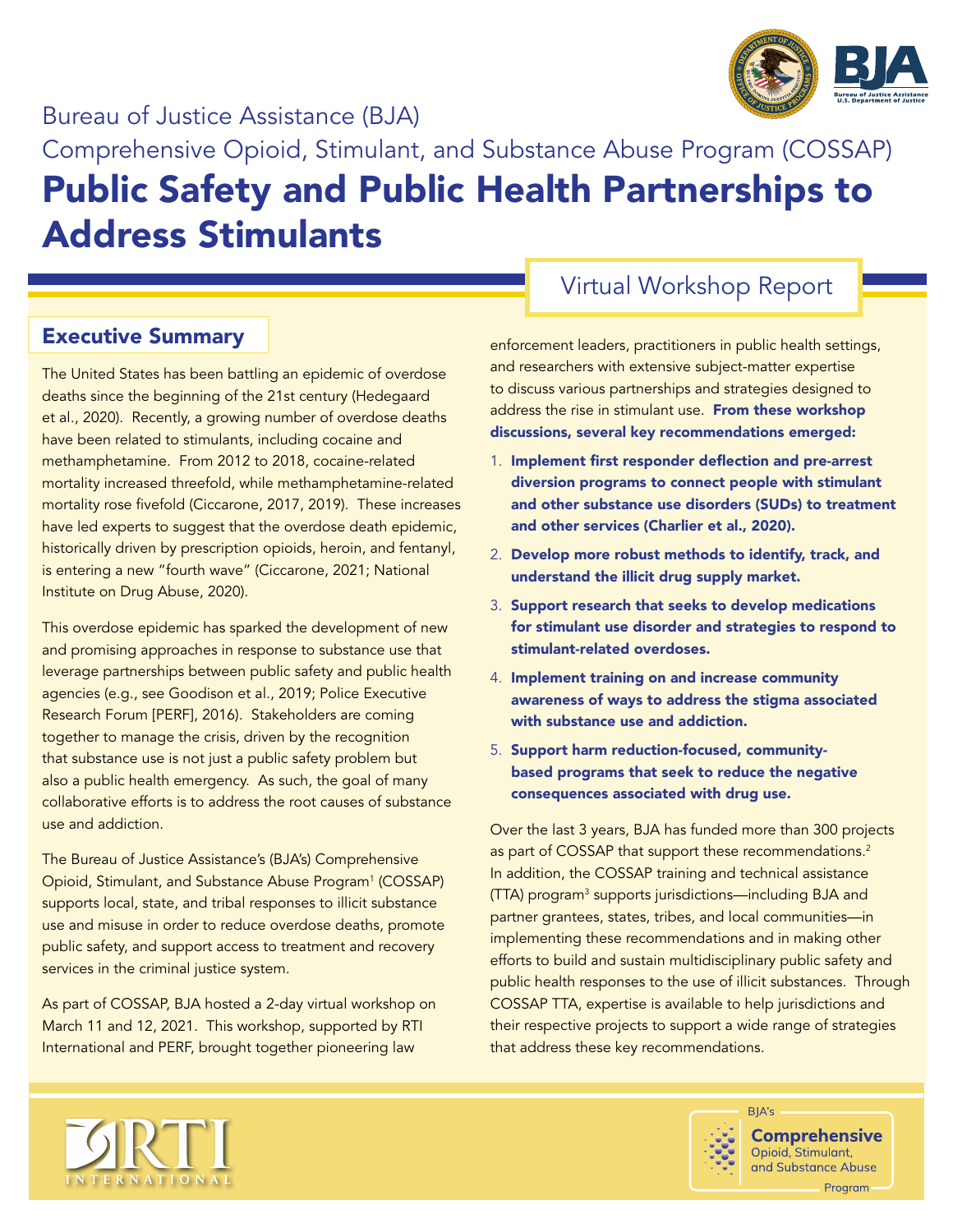## Public Safety and Public Health Partnerships to Address Stimulants: Virtual Workshop on Partnerships to Address Stimulants

### [https://www.cossapresources.org/Media/](https://www.cossapresources.org/Media/Video/0de56ea7-d300-4390-b5e2-503d2956b167) [Video/0de56ea7-d300-4390-b5e2-503d2956b167](https://www.cossapresources.org/Media/Video/0de56ea7-d300-4390-b5e2-503d2956b167)

Although opioids have been at the forefront of the overdose epidemic, high mortality involving cocaine and methamphetamine has been gaining such force that some experts describe it as the "fourth wave" of the drug epidemic (Ciccarone, 2021). On March 11 and 12, 2021, BJA hosted a virtual workshop as part of COSSAP. This 2-day workshop, supported by RTI International and PERF, gathered leading practitioners, researchers, and policymakers to discuss the impact of stimulants in communities across the country. The goal of the workshop was to highlight innovative partnerships among diverse stakeholders in order to prevent and respond to increased stimulant use. Participants included representatives from state, local, and federal law enforcement agencies; researchers and public health officials; and social service providers. The workshop was held via Zoom and consisted of four 90-minute panel presentations, each followed by a moderated question-and-answer session. Panel topics included the scope and science of stimulant addiction, police-led initiatives, and partnerships to address stimulants, broader policy efforts, and community relations.

The COSSAP workshop was the product of a broader change, catalyzed by feedback received from frontline practitioners, in BJA's primary focus on the opioid epidemic to include stimulants and other substances.<sup>4</sup> In her opening remarks, Kristen Mahoney, the Acting Director of BJA and Deputy Director for programs, noted that this was one of the first formal discussions of public safety and public health partnerships to address stimulants. Acting Director Mahoney discussed the importance of addressing clinical challenges in treating individuals who have stimulant use disorder, including issues related to screening and access before individuals enter the criminal justice system. She

also highlighted the value of "security integration," in which information about an individual's history of stimulant use disorder and related problems is shared among stakeholders to facilitate a fully coordinated and holistic response. Acting Director Mahoney noted that the stimulant epidemic is a key priority in the Biden-Harris Administration's Statement of Drug Policy Priorities for Year One, which emphasizes access to evidence-based treatment for stimulant use disorder; strategies to expand access to treatment; investments in evidence-based, cost-effective programming in schools and communities to mitigate harms; and expansion of access to ongoing treatment and recovery.

# The Scope and Science of Stimulant Addiction

### [https://www.cossapresources.org/Media/](https://www.cossapresources.org/Media/Video/1744b032-be4d-4be3-9a4b-ba2310dee7dc) [Video/1744b032-be4d-4be3-9a4b-ba2310dee7dc](https://www.cossapresources.org/Media/Video/1744b032-be4d-4be3-9a4b-ba2310dee7dc)

The United States has experienced a troubling increase in deaths associated with stimulants in recent years (Volkow, 2020). According to the Centers for Disease Control and Prevention (CDC, 2019), more than 70,000 individuals died from drug overdoses in 2017, with 13,942 deaths related to cocaine use and 10,333 deaths involving psychostimulants (such as methamphetamine and amphetamine). Furthermore, the rate of cocaine-related overdose deaths tripled from 2012 to 2018, while the rate of

The Scope and Science of Stimulant Addiction panel laid out a critical foundation of the problem facing public safety and public health partners. The panel emphasized how meaningful collaborations can prevent and reduce stimulant use disorder.

The panel was moderated by Mark Edlund, senior research scientist at RTI International, and featured presentations from Tisha Wiley of NIDA and William Heuett of the U.S. Drug Enforcement Administration's (DEA) National Forensic Laboratory Information System (NFLIS-Drug).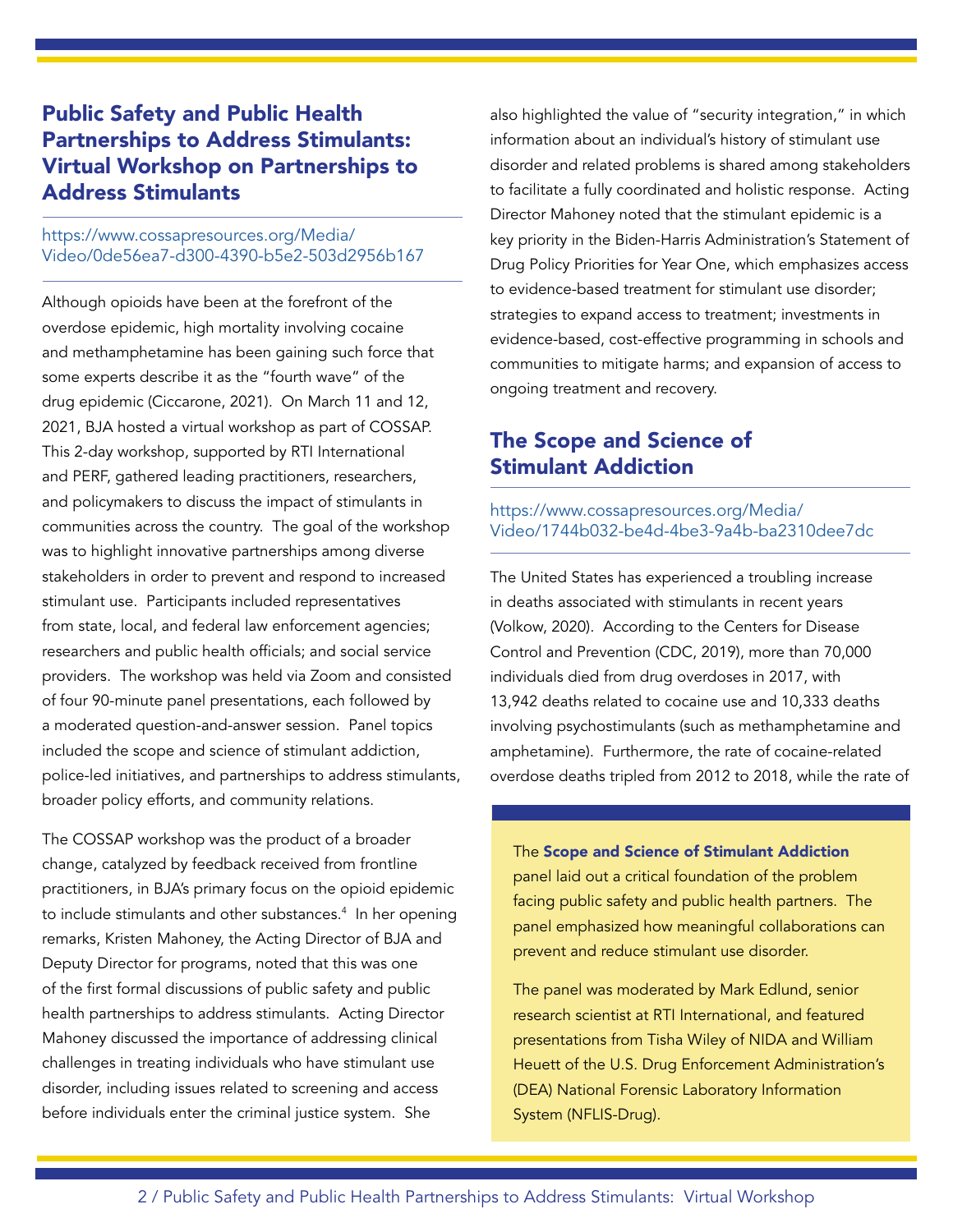psychostimulant-related overdose deaths nearly quintupled (Hedegaard et al., 2020).

Data from NFLIS-Drug,<sup>5</sup> DEA's program for cataloging and tracking forensic analysis results from law enforcement drug seizures, show that numbers of methamphetamine reports have increased nationally (except in the Northeast) and that methamphetamine is the highest-reported substance in the nation. Further, stimulants as a general category have appeared at higher rates in drug reports than they have in the past, and many novel psychoactive substances have recently emerged as popular subcategories of stimulants (approximately 100 since 2015). Increasing mortality rates indicate that stimulants are being used in combination with other dangerous drugs such as fentanyl (Volkow, 2020). Co-use has largely influenced the trends in overdoses between 2011 and 2017, as the co-use of stimulants and opioids nearly doubled during that time (from 19% in 2011 to approximately 34% in 2017; see Ellis et al., 2018). Couse has largely been driven by the ease of accessibility and affordability of methamphetamine as a substitute for opioids and by the synergistic effects that occur when an opioid and a stimulant are used simultaneously (Ellis et al., 2018; Hainer, 2019; Hoots et al., 2020).

Stimulants, informally known as "uppers" for their energizing effect on the body, affect users physically and mentally, and misuse can have negative short- and longterm effects. Stimulants can also have legitimate uses; some are often prescribed for conditions such as attentiondeficit/hyperactivity disorder or eating disorders. However, stimulant abuse, in which the user begins a pattern of binging behaviors (DEA, 2020), can lead to stimulant use disorder. Stimulant use disorder occurs when people who use stimulants take more than necessary, fail to control their use, experience craving, or experience withdrawal symptoms. (Diagnostic criteria require experiencing two or more symptoms over a 12-month period [Substance Abuse and Mental Health Services Administration, 2020].)

Stimulants produce a number of physiological effects, including feelings of exhilaration, extended wakefulness, and loss of appetite (DEA, 2020; Peavy et al., 2021). More frequent use of stimulants, along with the use of higher dosages, can often lead to aggressive behaviors, such as suicidal or homicidal actions and paranoia. Stimulant overdose is characterized by high fever, convulsions, and cardiovascular collapse, which can lead to death (DEA, 2020). Physiological tolerance to stimulants can develop rapidly, and strong psychological dependence on more potent stimulants, such as amphetamine, methamphetamine, and cocaine, has been observed. There is mixed evidence that users of stimulants generally do not exhibit physical symptoms during withdrawal (unlike users of opioids, for example, whose withdrawal symptoms often mimic flu symptoms). Instead, stimulant withdrawal is often characterized by feelings of sedation, depressed mood, inability to experience pleasure, psychomotor retardation, and dulled responses. During co-use with opioids, the alternating use and withdrawal of one of these drugs can produce symptoms that mimic the effects or withdrawal symptoms of the other drug (Peavy et al., 2021).

In a meta-review, Ronsley and colleagues (2020) assessed evidence about treatment options for individuals with stimulant use disorder. Treatment strategies for stimulant use disorder generally fall into one of two categories: (1) behavioral interventions and (2) pharmaceutical interventions. Behavioral interventions include contingency management (CM) (De Crescenzo et al., 2018; Farronato et al., 2013; Lee & Rawson, 2008; Roozen et al., 2004; Schierenberg et al., 2012; Schumacher et al., 2007), cognitive behavioral therapy (CBT) (De Crescenzo et al., 2018; Harada et al., 2018), and acupuncture (Gates et al., 2006; Mills et al., 2005). CM operates on a reward-based system, in which an incentive (such as a gift card or voucher) is provided for a specific behavior, and has been shown to have significant benefits in treating stimulant misuse. Further, additive benefits may result from the combination of CM and other types of interventions. In comparison, CBT is a form of talk therapy that is designed to help patients learn strategies to recognize and modify negative thoughts and behaviors. Although research supports the use of CBT for treating other SUDs, there is still limited evidence of its effects on treating stimulant use disorder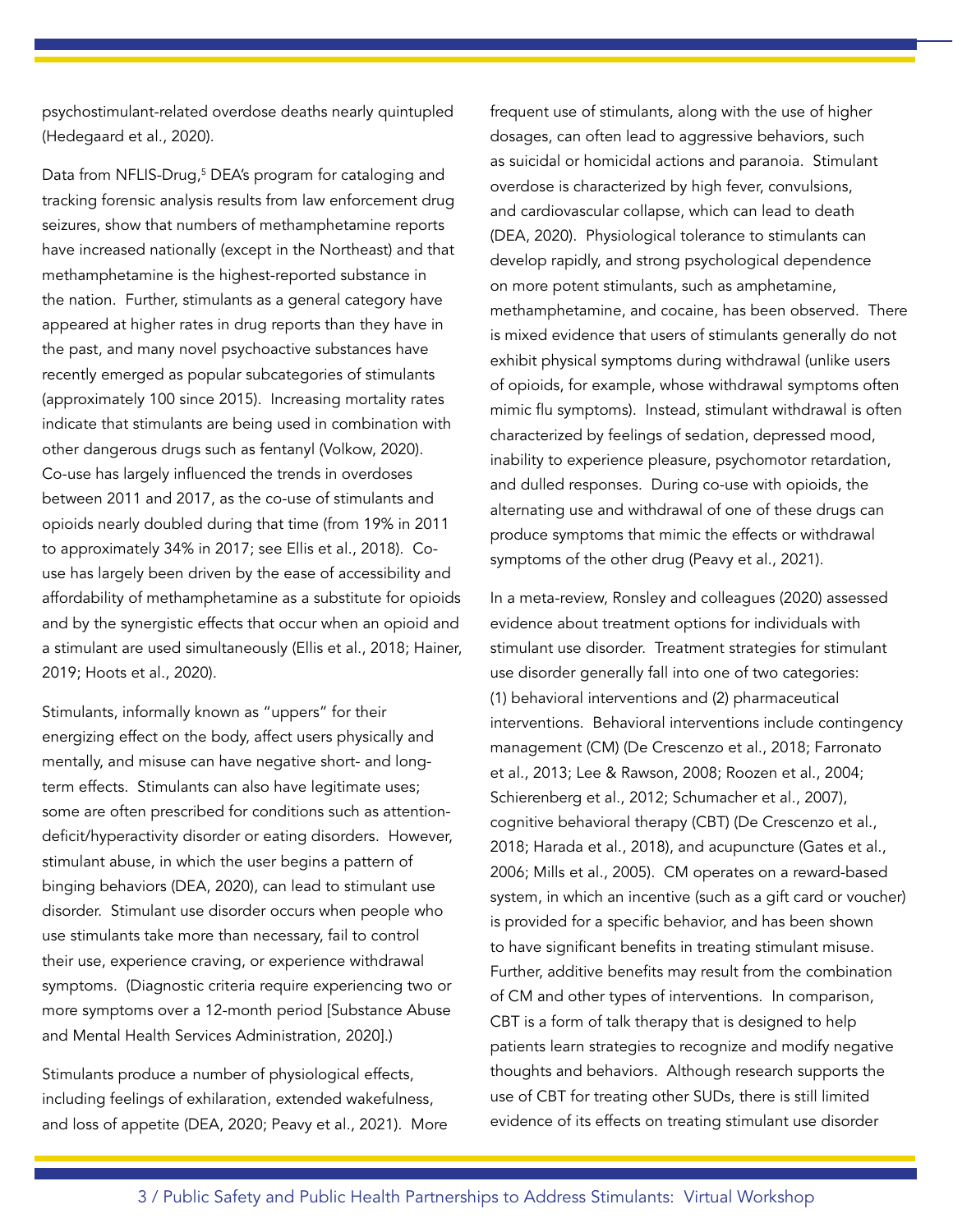specifically (Ronsley et al., 2020). Acupuncture is another type of treatment often used for stimulant use disorder, frequently in conjunction with other therapies. Although the treatment mechanism is unclear, research has suggested that acupuncture's calming effects may decrease cravings (Margolin et al., 2002). However, Ronsley and colleagues' (2020) meta-review found no significant benefits of acupuncture across studies.

Some recent efforts have assessed pharmacological interventions and harm reduction strategies to treat stimulant use disorder and stimulant-related overdoses. Pharmacological interventions utilize medications to treat or manage SUDs. The U.S. Food and Drug Administration (FDA) has not approved any medications for the treatment of stimulant use disorder.<sup>6,7</sup> However, a number of medications, such as naltrexone, ibogaine, lobeline, and vaccines, are being studied. As another type of approach, harm reduction-focused strategies include those aimed at mitigating the harmful effects associated with drug use. For example, some strategies have advocated for expanding the availability of drug test kits, which would help support safer stimulant use for people who use drugs (Fleming et al., 2020).

## Panel 1: Police-Led Initiatives

#### [https://www.cossapresources.org/Media/Video/](https://www.cossapresources.org/Media/Video/d32a011e-f4fa-49cc-9d32-22c7744f9c7d) [d32a011e-f4fa-49cc-9d32-22c7744f9c7d](https://www.cossapresources.org/Media/Video/d32a011e-f4fa-49cc-9d32-22c7744f9c7d)

Law enforcement officers and other first responders play critical roles in addressing substance use–related problems in their communities. First responders routinely encounter individuals with SUDs, often in times of crisis, and are wellpositioned to engage and intervene to disrupt the cycle of addiction. A growing number of first responder agencies have taken a lead role in responding to stimulant use by implementing first responder deflection (deflection) and prearrest diversion programs.8 These programs help connect individuals with substance use and mental health disorders to treatment and services and provide opportunities to redirect them away from placement in jails or emergency

departments (Charlier et al., 2020). Many deflection initiatives incorporate key principles of public health and harm reduction. Also essential to these programs are partnerships with other stakeholders in government, such as public health and social service agencies, and in the private sector, such as treatment providers, as well as with communities themselves.

The Police-Led Initiatives and Partnerships panel explored municipal, county, state, and federal law enforcement responses to stimulants to identify promising practices, barriers to implementation, and critical gaps in knowledge or resources. The panel was moderated by Sean Goodison, deputy director of the Center for Applied Research and Management at PERF, and featured the following five presentations:

- Addressing Stimulant Use in our Communities: A Different Approach for Police Officers to Deal with Meth Possession and Use— Chris Magnus, Chief, Tucson, Arizona, Police **Department**
- Police-Led Initiatives: Franklin County, Florida—A.J. Smith, Sheriff, Franklin County, Florida, Sheriff's Office
- Public Safety and Public Health Partnerships to Address Stimulants—Thomas Farmer, Special Agent in Charge, Tennessee's Dangerous Drugs Task Force
- Police-Led Initiatives: Pennsylvania Sheriff's Association—Thomas Maioli, Executive Director, Pennsylvania Sheriffs' Association
- The Latest on the Stimulant Crisis: An Update from the National Emerging Threats Initiative—John Eadie, Public Health and Prescription Drug Monitoring Program Project Coordinator, National Emerging Threat Initiative under the High Intensity Drug Trafficking Areas (HIDTA) program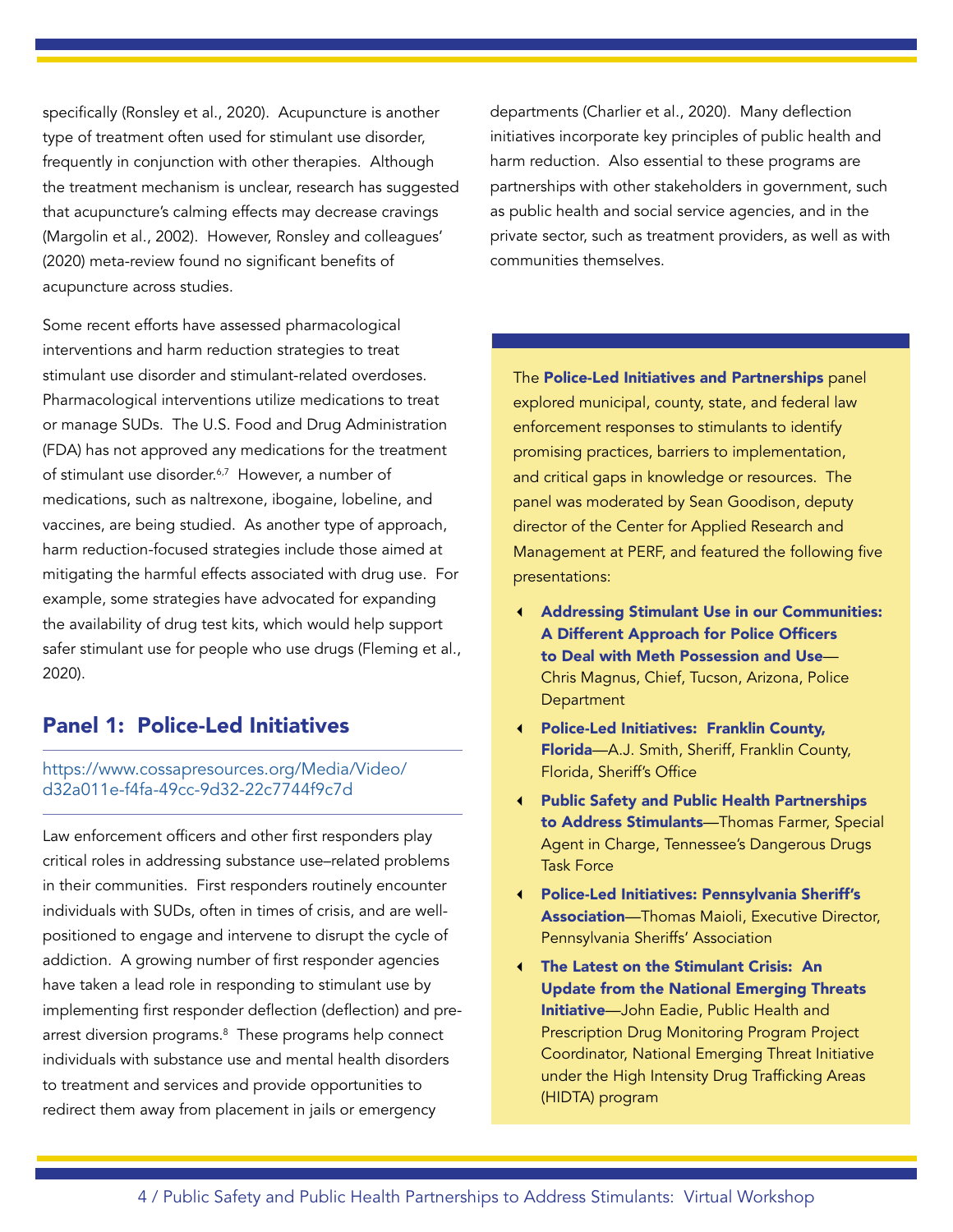A common refrain among the panelists was that arrest and incarceration are not viable solutions to stimulant use disorder and can instead result in unintended consequences, such as loss of employment and housing or increased stigma, which can make recovery more difficult. Panelists instead advocated for the need to treat people with stimulant use disorder with respect while addressing the underlying causes of addiction. Chief Chris Magnus of the Tucson Police Department (TPD) in Arizona, for example, referred to work by Daniel Sumrok, the director of the Center for Addiction Science at the University of Tennessee Health Science Center's College of Medicine, that studies the link between stimulant use and adverse childhood experiences (ACEs).<sup>9</sup> Dr. Sumrok suggests that "addiction" is more appropriately framed as "ritualized compulsive comfort-seeking," or a normal response to adversity that individuals experience in childhood or as young adults. In other words, people often use stimulants (or other drugs) to deal with past trauma. Accordingly, strategies should address a person's unique ACEs and equip them with alternative strategies that are not harmful. Several methods for accomplishing this goal were highlighted, such as motivational interviewing and behavioral therapy that reinforces positive behavior and rewards healthy choices. Chief Magnus noted that wraparound services that follow a strengths-based, needs-driven approach to care (e.g., see Bruns et al., 2004) should ideally be offered first so that individuals are stabilized in a safe environment to ensure that other therapies can be introduced successfully. For law enforcement agencies, it is vital to connect individuals who are suffering from stimulant use disorder with appropriate treatment or social services, typically through deflection or pre-arrest diversion programs. Chief Magnus discussed TPD's deflection model, which leverages nonconsequential (i.e., without the threat of arrest or legal action) self-referrals at local police stations as well as social referrals in the field to make these connections. The TPD deflection program has a team in place for proactively seeking out people with stimulant use disorder and offering them help. The key to deflection programs is that they should be easily accessible and involve quick, direct access to high-quality

treatment options. This requires strong partnerships with service providers. In Tucson, the deflection model involves collaboration between the TPD and local service providers, which guarantees the immediate availability of services at any given time.

Chief Magnus explained that it can be difficult to find support for deflection programs among officers and community members. Successful implementation depends on strong leadership within law enforcement and first responder agencies in order to overcome and reverse the negative stigma associated with stimulant use disorder, as well as an organizational culture that rewards traditional law enforcement responses, such as arrests. In addition, Chief Magnus discussed the importance of involving officers in the development of any new program, which can foster buy-in and improve internal support. For example, the TPD deflection model limits eligibility for deflection to individuals who have committed misdemeanors or certain felonies, although officers retain a considerable degree of discretion in decisions about who is referred. Chief Magnus also expressed the need to begin training for these programs early, ideally during pre-service or academy training. Finally, data and evaluation play key roles in garnering support for deflection programs. Chief Magnus explained that the inefficacy of the "revolving door" of incarceration for those with SUDs could prompt more officers to support deflection programs and other innovative methods for responding to addiction. In Tucson, for example, 1,700 individuals were deflected between July 2018 and March 2021, and deflection involved nearly 40 percent less officer time than an arrest. It is critical that agencies collect data before programs are implemented, so their efficacy can be measured and responses can be updated as needed. Chief Magnus discussed the value of collaborating with a strong research partner to help plan, track, and evaluate whether a program is achieving its intended goals.

Sheriff A.J. Smith of Franklin County Sheriff's Office (FCSO) in Florida offered a smaller community perspective involving a similar effort to connect individuals with stimulant use disorder to treatment and social services. He stressed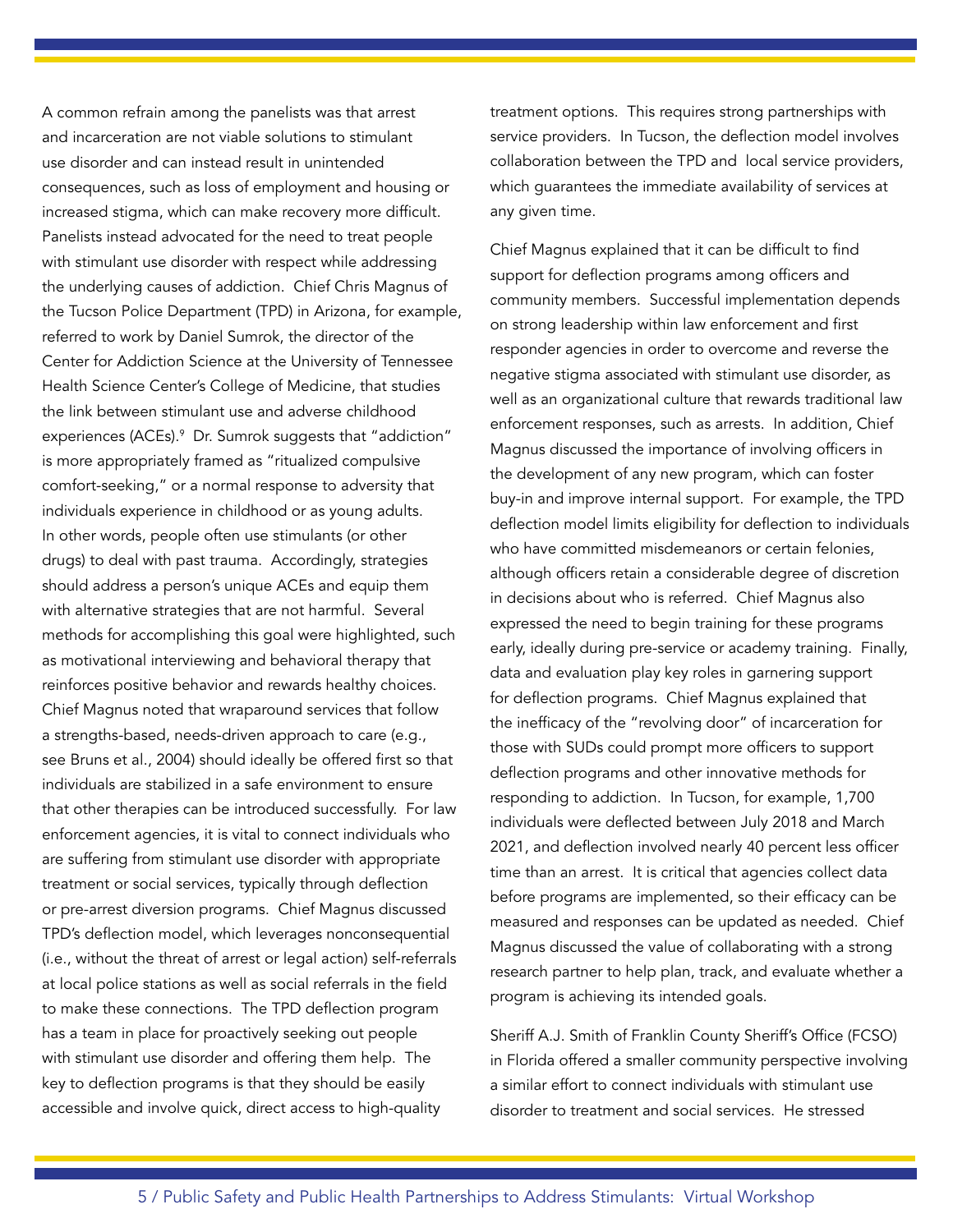the need to give individuals who had been arrested for drug use the opportunity to enter treatment rather than be incarcerated. Although methamphetamine use is a serious issue in Franklin County, a major challenge is the lack of state or federal funding to support treatment and other behavioral health services for people who use it. Although some resources are available, they are largely dedicated to addressing opioid use. As a result, there is a lack of treatment providers in many smaller, less-populated communities. Treatment for methamphetamine use, in particular, can be a difficult process, and many people with stimulant use disorder lack the financial resources necessary to complete it. Many people with stimulant use disorder may be motivated to enter treatment, but that opportunity is lost without a dedicated and immediate treatment option. Sheriff Smith discussed recent efforts Franklin County undertook to overcome these challenges by partnering with a private treatment provider to secure funding for a dedicated 18-bed facility for recovery. Sheriff Smith also hired a substance abuse coordinator whose primary task is to help people find and enter treatment, and he has partnered with community stakeholders, including faithbased organizations that offer rehabilitation programs.

Thomas Farmer, special agent in charge of Tennessee's Dangerous Drugs Task Force, discussed state-level expansion of treatment services in Tennessee, which served a growing number of people between 2017 and 2020. Lacking a viable option for medication-assisted treatment, most stimulant-related treatment involves psychosocial interventions—such as CBT—that leverage the matrix model10 covering six clinical areas: (1) individual/conjoint therapy, (2) early recovery services, (3) relapse prevention, (4) family education, (5) social support, and (6) urine testing. Tennessee plans to expand other initiatives implemented during the opioid epidemic to address stimulants. There are also plans to relaunch programs developed during earlier waves of methamphetamine use, including media campaigns with printed resources about the negative effects of methamphetamine, increasing referrals to REDLINE (a phone- and text-based service providing treatment referrals

and resources in Tennessee), and expanding the Substance Abuse Prevention Coalition's scope of work to include training on methamphetamine use.

Training is another key method for changing the way first responder staff think about and respond to individuals with stimulant use disorder. Thomas Maioli, executive director of the Pennsylvania Sheriffs' Association (PSA), highlighted collaborations between PSA and treatment professionals to develop and provide harm reduction training to first responders, including law enforcement, emergency medical services (EMS), and probation and parole officers. This training includes a primer on addiction, the cycle of addiction, and the stigma associated with substance use. The 3-hour training program, developed over an 18-month period with funding from Bloomberg Philanthropies, has been offered on over 20 occasions. PSA has also begun a partnership with the University of Pennsylvania to evaluate the training program. Mr. Maioli noted that PSA is working with the National Sheriffs' Association to expand the program into other states. Although the training program is still largely focused on opioids, it may offer a promising model for stimulants. Stimulant use disorder is best addressed with public health and harm reduction strategies, but the sale and trafficking of stimulants pose a serious threat to public safety. Several panelists discussed increases in crimes related to methamphetamine within their jurisdictions. Sheriff Smith explained the need to target enforcement measures against individuals selling large quantities of drugs or operating clandestine laboratories rather than street-level dealers selling small quantities, who often have stimulant use disorder themselves or problems with other substances. In the latter case, diversion to treatment and services is the more appropriate response. FCSO has also implemented a zero-tolerance policy for methamphetamine distributors, followed by aggressive media campaigns to publicize instances when a distributor has been caught. A robust social media campaign has helped increase awareness about law enforcement efforts, leading to increased numbers of tips from community members to support investigations. Sheriff Smith also noted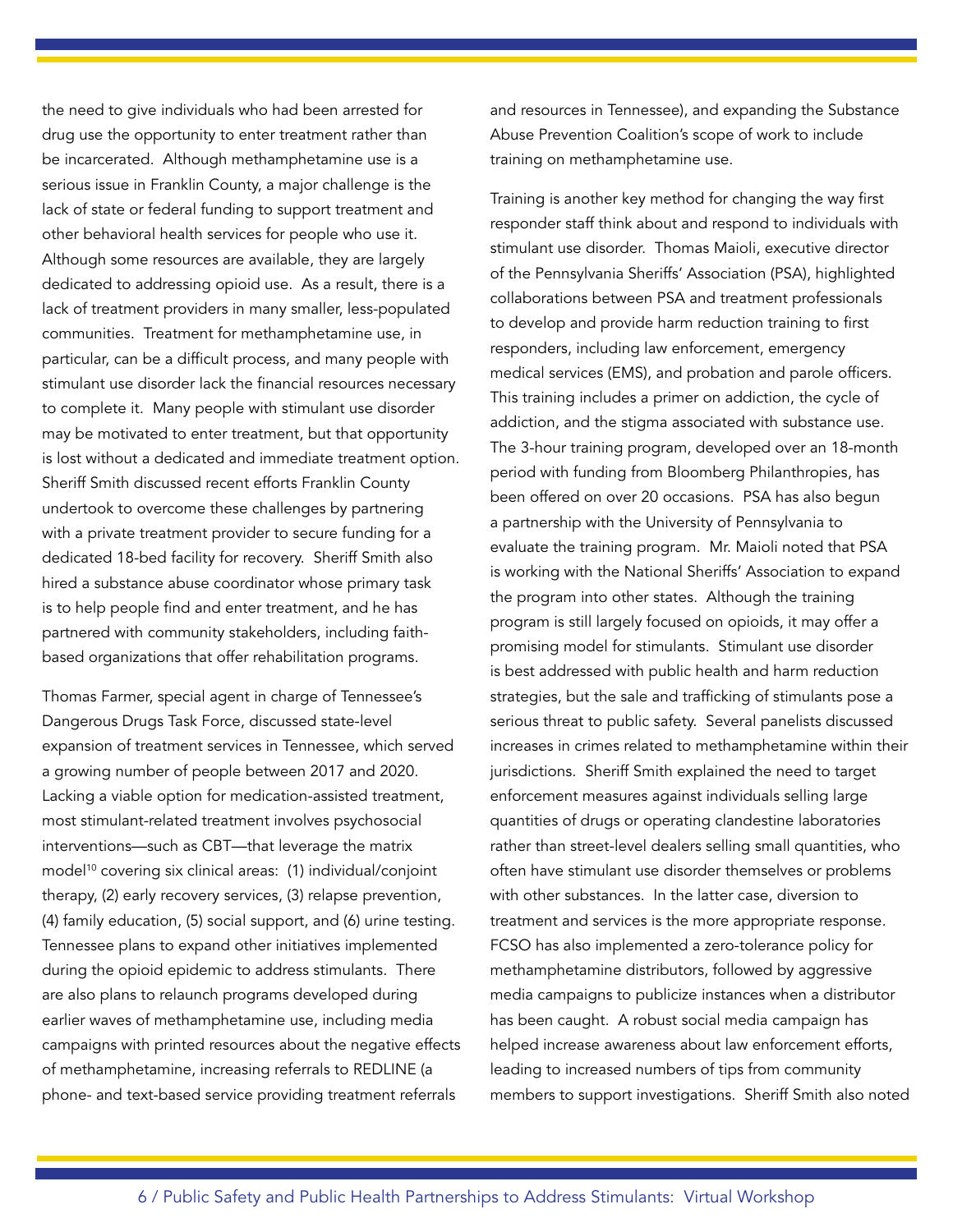that FCSO partners with a local U.S. Attorney's Office to advocate for lengthy sentences for major drug traffickers.

Data form a key component of any community-based drug response. John Eadie, Public Health and Prescription Drug Monitoring Program project coordinator of the HIDTA Program's National Emerging Threat Initiative, discussed the development of an early warning system to identify real-time changes in drug trends so that programs can be adjusted accordingly. He explained that seizure data are readily available from local law enforcement agencies, but overdose death data may not be available for over a year from the time they are originally recorded. Trends in seizure and death data from recent years demonstrate a high correlation between the two, suggesting that seizure data can be a good warning signal for shifts in drug supply across the country. Other studies have shown a similar relationship (e.g., Zibbell, 2019).

## Panel 1 Discussion

The Panel 1 discussion focused primarily on the issue of securing law enforcement buy-in for public health–oriented responses to substance use. Chief Magnus commented that some departments assign officers to designated units for whom responding to substance use-related calls is their fulltime job. However, in TPD, department leaders expect all officers to play a role in responding to substance use, and this expectation is clearly communicated to staff members. Chief Magnus explained that one of the more helpful ways to foster buy-in for new programs among officers was to identify leaders embedded within the rank-and-file or midlevel supervisors, those with credibility or influence among their peers who can advocate or promote adoption of the responses. Finally, Chief Magnus discussed the need to examine reward structures within law enforcement agencies, suggesting that officers need to be rewarded for trying new ideas.

In addition to buy-in, the discussion covered training. Although training is an important part of implementing new programs, the panelists noted that there is a lack of training available, particularly for smaller departments. In general, the panelists agreed that there are few evidencebased trainings for officers on responding to stimulant use disorder and that this would be a helpful area for future development.

# Panel 2: Policy Efforts

#### [https://www.cossapresources.org/Media/](https://www.cossapresources.org/Media/Video/4dcdf3d4-4553-4d43-aa10-49b371ebe7be) [Video/4dcdf3d4-4553-4d43-aa10-49b371ebe7be](https://www.cossapresources.org/Media/Video/4dcdf3d4-4553-4d43-aa10-49b371ebe7be)

The overdose epidemic requires a holistic response encompassing the combined efforts and resources of

The **Policy Efforts** panel focused on broader stakeholder initiatives to address stimulants, including programs, services, and resources not only for those with stimulant use disorder, but also for family members of those with SUDs. The programs are typically led by non–law enforcement agencies, although police often play an important role. The panel was moderated by Nicole Banister, policy analyst at the National Governors Association, and featured the following five presentations:

- National Alliance for Drug Endangered Children: The DEC Mission-Eric Nation, director of training and development, National Alliance for Drug Endangered Children
- Conducting Public Health Science with Law Enforcement Data: Implications for Community-Based Drug Checking-Jon Zibbell, senior research public health analyst, Community Health and Implementation Research Program at RTI International
- 4 Handle With Care Program-Andrea Darr, director, West Virginia Center for Children's Justice
- Substance Use Disorder in Pennsylvania: Challenges & Collaborations for Addressing **Stimulants**—Kimberly Coleman, chief of staff, Pennsylvania Department of Drug and Alcohol Programs
- Police Efforts: Nevada Attorney General's **Office**—Mark Krueger, consumer counsel, Nevada Attorney General's Office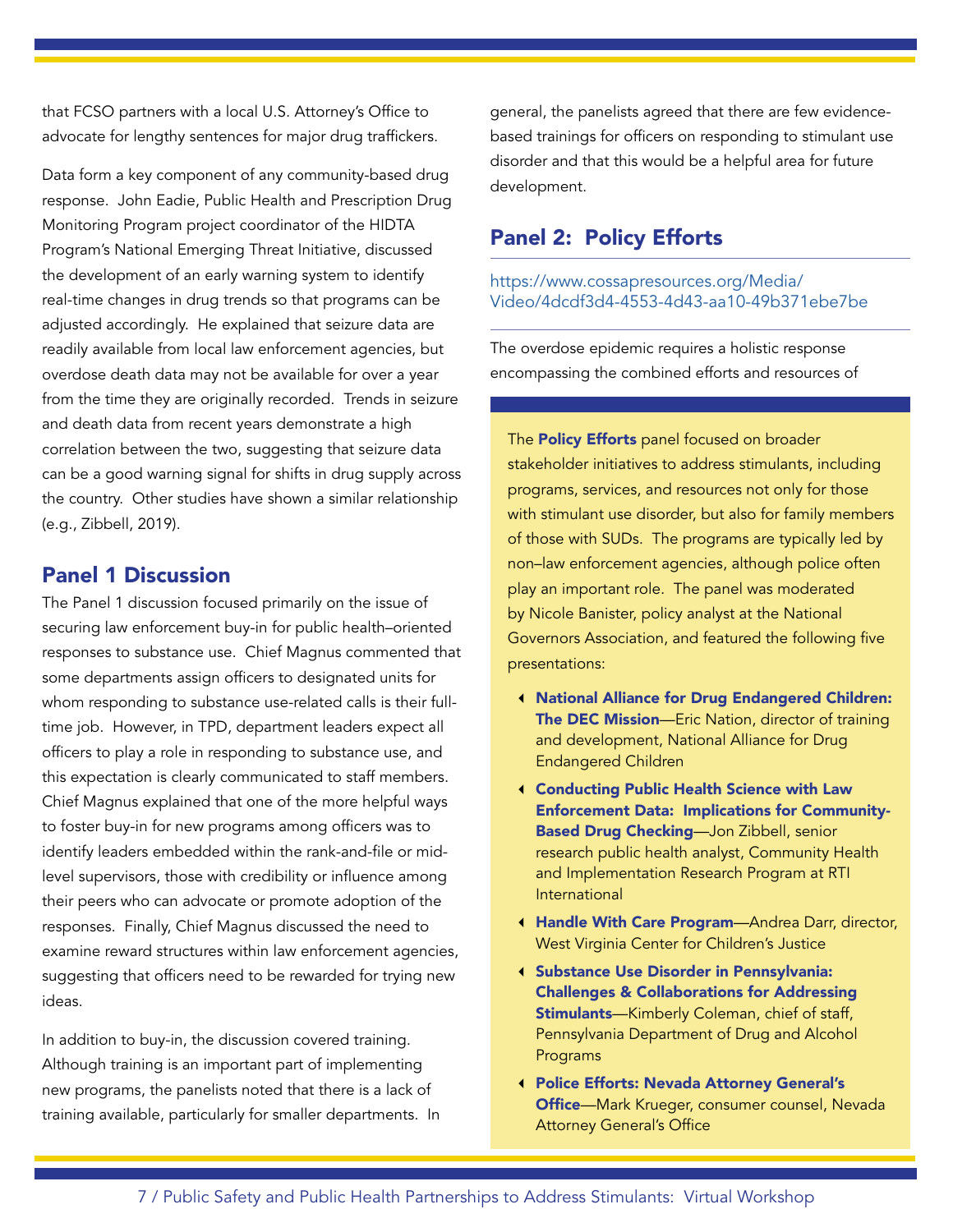diverse stakeholders. Many public and private organizations provide critical programming and services that not only help individuals with stimulant use disorder on their path to recovery but also their family members. Although law enforcement agencies may support these programs, they are often led by stakeholders in public health, social services, or advocacy groups.

One organization, for example, the National Alliance for Drug Endangered Children (National DEC), provides tools to multidisciplinary teams to respond to problems related to drug use in their communities. According to Eric Nation, National DEC's director of training and development, the organization's mission is to teach stakeholders how to identify and take appropriate action to help children affected by substance use. However, Mr. Nation noted that significant policy changes are needed to overcome competing priorities, obligations, and even the different professional lexicons among stakeholders, such as law enforcement agencies, correctional agencies, child welfare organizations, and behavioral health providers, to optimize collaborative efforts. For example, to facilitate stakeholder collaborations, policies are needed to govern effective sharing of information, because agencies typically collect data of limited scope along different timelines. Mr. Nation described how one partnership had involved the development of a data checklist that partners used to ensure that all stakeholders collected requisite information on children and families to improve responses. Crossdisciplinary training on trauma-informed approaches, particularly for state, local, and tribal law enforcement agencies, is also needed. As Mr. Nation explained, law enforcement officers are typically trained to perform tactical entries when responding to certain calls. However, tactical entries can cause trauma to children. Further, law enforcement officers often conduct interviews with children, but they frequently rely on traditional interrogation methods because of a lack of training on trauma-informed best practices.

Jon Zibbell, senior research public health analyst with the Community Health and Implementation Research

Program at RTI International, discussed research based on drug seizure data from Ohio that led to better detection of illicit and dangerous drugs and informed communitynotification strategies that reduce harm. Specifically, Dr. Zibbell's research focused on the drug supply chain and the stages at which drug adulteration occurs. When seizures were divided out by weight (i.e., less than 1 gram, between 1 gram and 30 grams, or greater than 30 grams), patterns in adulteration emerged that might allow public safety and public health partners to understand how drugs are sold via illicit markets, how weights are designed for consumption versus for distribution, how weights determine and regulate price, and how buyer expectations influence adulteration or dilution. Dr. Zibbell found that fentanyl adulteration in cocaine and methamphetamine most often occurred in packages that weighed less than 1 gram, with little to no adulteration found in seizures of more than 1 ounce. Dr. Zibbell suggested that this may demonstrate that adulteration occurs at the lower end of the supply chain, among street-level dealers. This finding suggests that there is an opportunity for public safety and public health partners to work together to implement new drug testing and early warning programs at the individual level, based on an infectious disease model, to reduce mortality. For public health departments, this means rapidly identifying outbreaks; monitoring drug seizure trends; and tracking risk factors, demographic shifts, and geographic patterns. For law enforcement agencies, this involves rapid testing and turnaround (i.e., within 3 to 6 months) of evidence from overdose scenes. Dr. Zibbell suggested that law enforcement data play a key role in studying the characteristics of drug markets. Drug seizure data, in particular, describing bag sizes, bag contents, and seizure locations, can be used as a proxy for trends in the illicit drug supply. Importantly, efforts are needed to speed up data availability, improve data sharing, and standardize data formats.

Andrea Darr, director of the West Virginia Center for Children's Justice, gave a presentation on the Handle With Care (HWC) program,<sup>11</sup> which is dedicated to ensuring that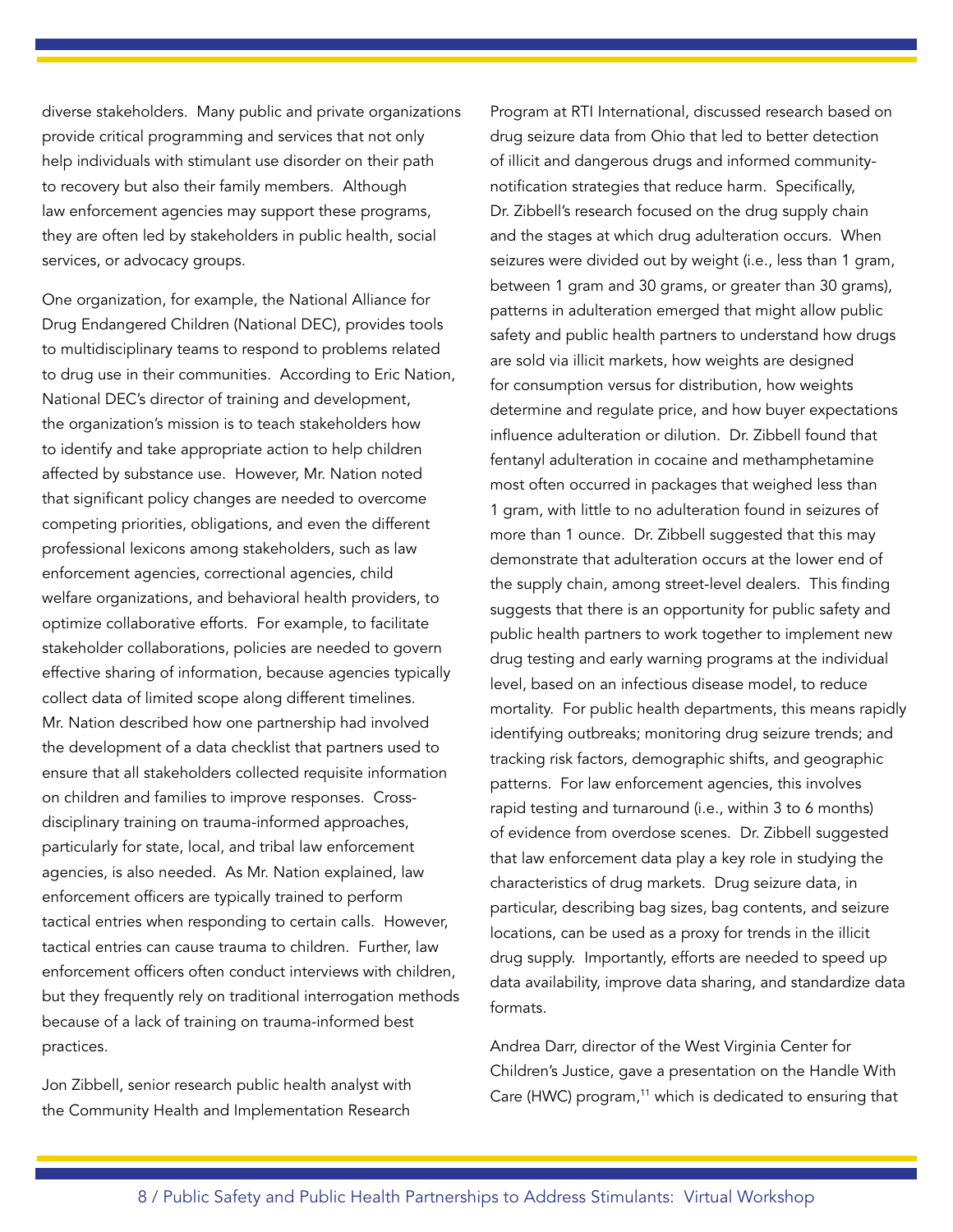children who are exposed to trauma, such as violence or substance misuse, receive the appropriate interventions to allow for success in school. In West Virginia, for example, Ms. Darr reported that of children removed from their homes, more than 8 in 10 are removed as a result of substance misuse by their parents. In many cases, grandparents, who may have chronic health conditions, fixed incomes, or difficulty navigating school or criminal justice systems, become primary caretakers. Trauma can undermine the ability to learn, form relationships, and function appropriately in the classroom. ACEs can result in risky health behaviors, chronic conditions, and potentially early deaths. As such, HWC represents a proactive effort to facilitate communication between law enforcement agencies and schools following police encounters with children at crime scenes. After these encounters, police identify and send notices to schools; schools then prepare trauma-sensitive support for kids, and mental health partners provide on-site therapy. For many children, schools are a safe place, and trauma-sensitive programs provide an opportunity for traumatized children to forge relationships with adults in a supportive, predictable, and safe environment. This allows teachers to be proactive instead of reactive, supports the children and school staff, and increases awareness of services. No details of the event are recorded in the law enforcement notices, and the notices are not recorded in students' permanent records. In 2019, law enforcement agencies provided 1,544 notices affecting 2,029 children. The number of reports to Child Protective Services dropped in 2020 due to the COVID-19 pandemic, and law enforcement agencies were reminded that they needed to continue to send notices even though schools were closed to ensure that the children could be tracked and that children could continue to have access to needed services.

Kimberly Coleman, chief of staff of the Pennsylvania Department of Drug and Alcohol Programs (DDAP), offered a state-level perspective on efforts to mitigate the growing problem of stimulants. In Pennsylvania, drug seizure data have shown increasing availability of methamphetamine

since 2014 (although cocaine seizures have fluctuated during this time). Further, data on treatment admissions have shown a growing number of individuals seeking care for stimulant use disorder in recent years. In response, DDAP has implemented several initiatives. Beginning in 2019, the regional HIDTA began convening stakeholders for an annual psychostimulant symposium to discuss the growing program and share best practices. Pennsylvania has also expanded state opioid response grants to include stimulants in recent years. Ms. Coleman described another DDAP initiative that included the development of a webbased tool in early 2021 called Addiction Treatment Locator, Assessment, and Standards (ATLAS), a trusted resource for people to identify services.<sup>12</sup> The tool triangulates and validates sources of data, identifies appropriate treatment options, and helps providers benchmark and improve the quality of services. Ms. Coleman also discussed other efforts around the state, such as the Law Enforcement Treatment Initiative,<sup>13</sup> a program that helps people seeking treatment access services through law enforcement deflection programs without the threat of arrest. The Bucks County Connect. Access. Refer. Engage. Support (BCARES) program14 in Pennsylvania facilitates "warm handoffs" of individuals seeking treatment to hospital emergency departments, where a certified recovery specialist can meet with them face-to-face to provide services; BCARES also provides support to families of individuals entering treatment. Similarly, the Blue Guardian program<sup>15</sup> is a partnership between law enforcement and social services to help individuals and their families who are struggling to gain access to addiction treatment.

## Panel 2 Discussion

The Panel 2 discussion addressed questions related to data collection and sharing, drug adulteration, and ways to address stimulants in the face of treatment limitations. One participant asked for data on HWC initiations and the frequency with which children were exposed to trauma. Ms. Darr stressed the importance of developing clear data definitions for stakeholders. For example, when HWC was originally developed, law enforcement officers were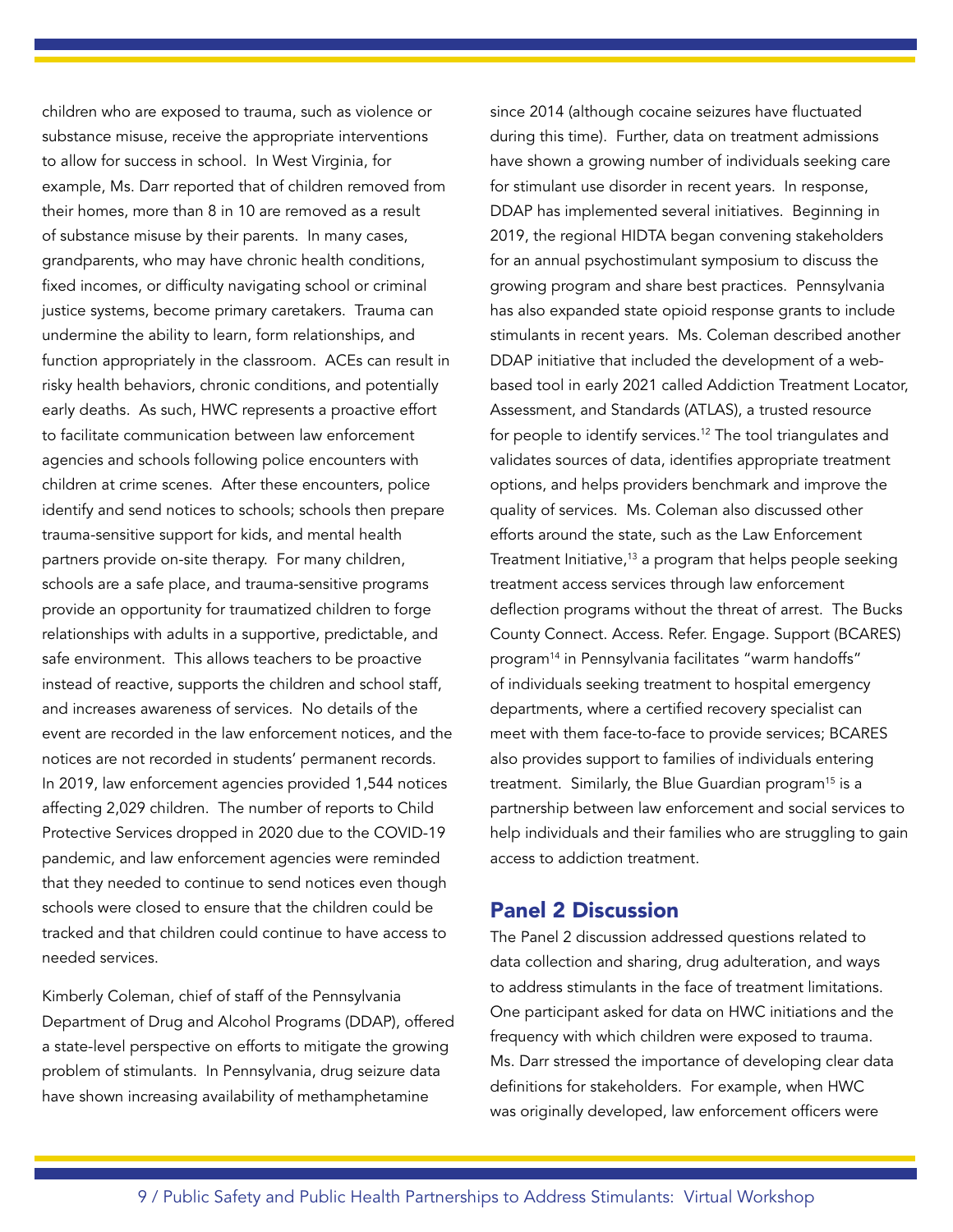instructed to inform schools when they thought a child had experienced trauma. However, this approach was problematic, because everyone defines trauma differently, and law enforcement officers may often believe that trauma requires a significant event. Further, data collection, particularly in rural communities, can be difficult, because everyone knows each other. In West Virginia, officers would simply contact teachers directly about children they know rather than filing a formal notification, which would be captured in a database. As noted, Ms. Darr reported 1,544 law enforcement notifications affecting 2,029 children in 2019. Going forward, HWC is developing a website with an online tool for creating notices to ensure that tracking can be maintained.

Participants were also concerned about how drug seizure data are affected by the percentage of drugs seized versus the percentage of those not seized. Dr. Zibbell suggested that this was difficult to determine but explained that the better question is whether drug seizure data can act as a proxy for illicit drug markets. Although there are contributing factors that are related to the drug seizure numbers, the data are often collected regularly for some time in a standardized format, which allows for monitoring drug market trends. A particular drug being seized in high quantities might indicate high market availability. Dr. Zibbell provided an example from 2013, when fentanyl seizures skyrocketed. Although these seizures were not an indication of how much fentanyl was in the drug markets, the data did indicate that supply was substantial.

Panelists also responded to queries about the adulteration of stimulants with fentanyl, noting that, as a general trend, methamphetamine containing fentanyl is becoming an increasingly larger problem and has been observed in toxicology data in states such as Nevada and Ohio. As Dr. Zibbell explained, adulteration typically occurs at the street level, but the reason for that is not fully understood. Dr. Zibbell suggested various reasons, from purposefully adulterating methamphetamine with fentanyl to make it more addictive and to increase sales to the "sloppy dealer thesis," whereby street-level dealers are accidentally crosscontaminating substances when they are prepared in small quantities for local distribution. Law enforcement could likely find ways to prevent adulteration, because it is not typically happening during production.

Finally, panelists offered other general advice for responding to the growing stimulant problem in light of the lack of a viable treatment solution. Dr. Zibbell, noting that cocaine tends to be problematic in urban areas and methamphetamine in rural areas, suggested the need for a more nuanced conversation about stimulants that can inform interventions that are specifically tailored to the problems faced by different people in different places. Developing messaging and outreach strategies that are responsive to the social, cultural, and economic differences of the area is important for successfully getting resources to people, he said. In addition, Ms. Darr advocated for the greater availability of free, easily accessible resources for stakeholders to use when developing responses to stimulant use disorder. Ms. Coleman suggested the use of more holistic approaches that include case management and recovery support with a broader array of services, such as housing and workforce development.

## Panel 3: Community Relations

#### [https://www.cossapresources.org/Media/](https://www.cossapresources.org/Media/Video/2891bd27-925e-42f4-8c36-cca27f5f8d6b) [Video/2891bd27-925e-42f4-8c36-cca27f5f8d6b](https://www.cossapresources.org/Media/Video/2891bd27-925e-42f4-8c36-cca27f5f8d6b)

Communities are key stakeholders that must be involved in any effort to overcome the overdose crisis. The public relies on public safety and public health leaders for information about substance misuse in their communities, and public safety and public health partners rely on the public for support, resources, and information that can guide efforts to prevent and reduce substance use.

During the Panel 3 discussion on community relations, Phil Rutherford, chief operating officer of Faces & Voices of Recovery, discussed how major structural issues, such as homelessness, poverty, and concentrated disadvantage, lead to health disparities and create barriers for many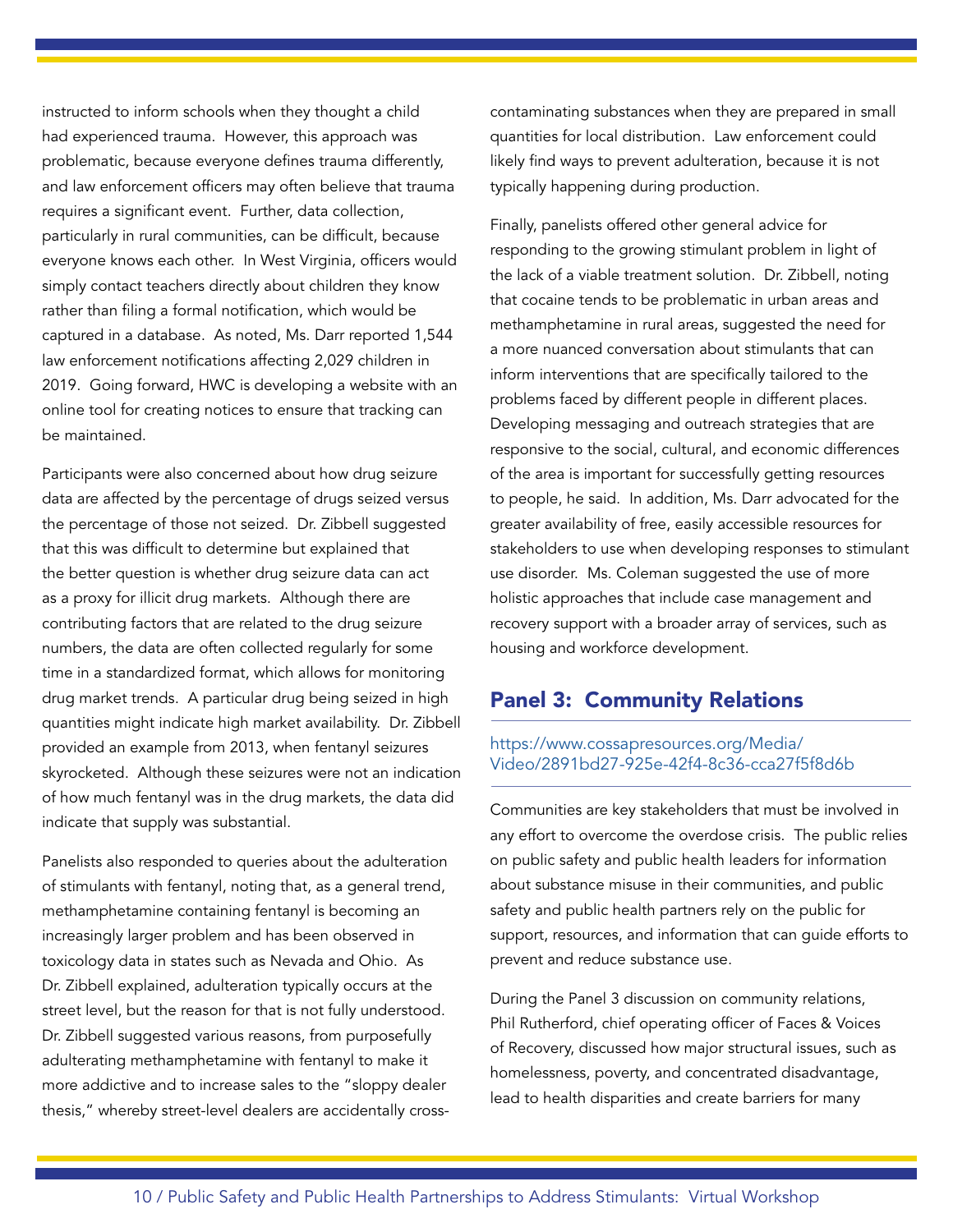The **Community Relations** panel focused on stakeholder engagement and partnerships with the community within the context of responding to stimulant-related problems. In general, panelists discussed how to educate the community and what role the community plays in treatment and recovery from stimulant use disorder. Panelists emphasized the importance of data sharing and the involvement of peer recovery specialists, in particular. The panel was moderated by Jac Charlier, executive director of the TASC Center for Health and Justice, and included the following four presentations:

- **f** Faces & Voices of Recovery-Phil Rutherford, chief operating officer, Faces & Voices of Recovery
- Polysubstance Use and Death—Brad Ray, professor, School of Social Work and Center for Behavioral Health and Justice, Wayne State **University**
- Community Relations: San Francisco Police Department—Michael Redmond, assistant chief, San Francisco, California, Police Department
- Stimulating Partnerships: Community Relations for Responding to Stimulant Challenges in Iowa—Dale Woolery, Director, Iowa Governor's Office of Drug Control Policy

individuals to obtain treatment and other social services. These structural issues compound problems, because individuals with stable footing in recovery tend to be more successful than those without. Mr. Rutherford suggested that peer recovery support services can be an effective means to help individuals with SUD successfully recover. He highlighted several Faces & Voices of Recovery initiatives that facilitate these efforts. For example, Faces & Voices of Recovery operates the National Recovery Institute, which provides training and technical assistance on peer recovery to stakeholders.16 In addition, Faces & Voices of

Recovery manages the Association of Recovery Community Organizations, a nonprofit, community-based organization that supports recovery community organizations (RCOs).<sup>17</sup> Data support is provided to RCOs via the Recovery Data Platform,18 a cloud-based data tool that informs evidencebased practices. Mr. Rutherford noted that there are ongoing issues related to the public stigma around stimulant use disorder, with alcohol and opioid use disorders receiving much more attention. In addition, there is often a myopic focus on singular substance use, ignoring the reality that people often manage multiple SUDs and other complex health issues at the same time. However, growing attention to the problem of stimulant use disorder and allocation of new resources present an opportunity to effectively address the problem.

Brad Ray, professor in the School of Social Work and Center for Behavioral Health and Justice at Wayne State University, spoke about findings from analyses of accidental overdose data collected in Marion County, Indiana, over the last decade through a partnership with a local coroner's office. First, Dr. Ray discovered substantial regional variation in drug use trends, suggesting the need to tailor responses to the specific problems faced in different communities. Dr. Ray also found that, although methamphetamine- and cocaine-related deaths had increased in recent years, most of the drug items involved contained an opioid as well. Although naloxone does not work for stimulant overdoses, it still has value and can save the lives of those co-using stimulants and opioids. In a follow-up study, Dr. Ray collaborated with chemists from the University of Notre Dame to use mass spectrometry to test drugs collected at the scene of an accidental overdose (Lockwood et al., 2021). They examined substances from all overdose death scenes that contained an illicit stimulant and an illicit opioid. Nearly all the heroin they tested contained fentanyl, with only a few detections of illicit stimulants and illicit opioids combined (3 out of 57 samples), and all cocaine samples contained fentanyl. Dr. Ray also stressed the importance of monitoring interventions for unintended consequences, noting, for example, that law enforcement drug seizures can sometimes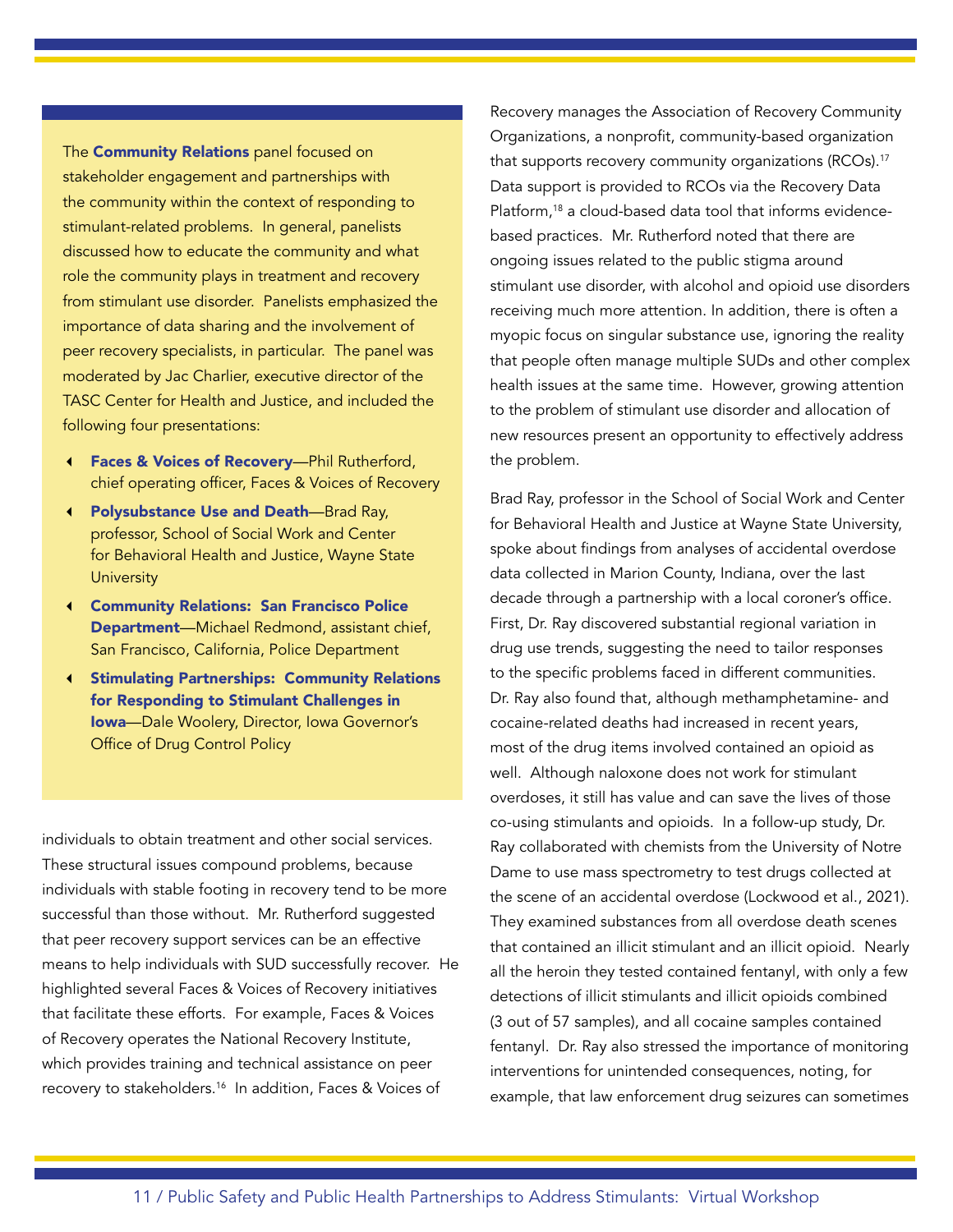result in a spike in overdoses (Mohler et al., 2021). This happens when certain drugs that people are dependent on are taken away, and alternatives are sought; in some cases, lacking familiarity with a new dealer, individuals may take a similar amount of a more potent drug. The goal should be to prevent one substance from replacing another drug that is the target of any particular policy response.

Michael Redmond, assistant chief of the San Francisco Police Department (SFPD), described the disproportionate impact of the stimulant crisis on one neighborhood in San Francisco, known as the Tenderloin District, that has a history of high rates of homelessness, drug use, and violent crime. In response, SFPD started a community relations campaign there, focusing first on methamphetamine use, then expanding to address a variety of substances as trends shifted. The task force includes 22 members across multiple disciplines, including law enforcement, medicine, public health, treatment provision, housing provision, EMS, drug policy, and lived experience. The goals of the task force are to reduce harm and health risks for people who use drugs, identify and adopt best practices for treatment, and reduce the negative social impacts of substance use. Through regular meetings, the task force focused on several key issues, including social and behavioral interventions, medical and pharmacological interventions, low-threshold services, workforce development, capacity building, public safety, and the role of the criminal justice system. Although harm reduction and treatment provision were the primary goals, enforcement remained a necessary component of the task force's response to prevent negative impacts from drug markets on drug users and community members. Assistant Chief Redmond highlighted several other programs to assist those with SUDs in San Francisco, including diversion courts, a law enforcement–assisted diversion program,19 and the creation of a community justice center, where law enforcement officers can bring individuals directly to treatment and courts.

Although domestic methamphetamine production was once a major problem in Iowa, Dale Woolery, director of the Iowa

Governor's Office of Drug Control Policy, reported that nearly all clandestine laboratories have been wiped out in recent years. Yet methamphetamine continues to flow into the state from "super labs," located largely in Mexico, which has driven up use and related problems in recent years. Iowa has responded by working with community coalitions, local government stakeholders, and the media to develop educational campaigns and increase awareness of stimulant problems around the state. The state has also developed a pre-charge diversion program to connect those with SUDs to treatment. Iowa has several COSSAP-funded local and statewide programs, including, for example, a statewide opioid data dashboard and local efforts to address frequent utilizers of multiple health systems. Moving forward, the state aims to expand treatment capacity, reduce the methamphetamine supply, develop substance use prevention strategies for youths, identify medicationassisted treatment for methamphetamine and stimulant use disorders, and improve risk assessments for informed diversion and treatment placement.

### Panel 3 Discussion

The Panel 3 discussion began with a question about deflection programs for youth. Jac Charlier, executive director of TASC's Center for Health and Justice, recommended developing a framework for deflection that defines clinical and legal guidelines and law enforcement officers' degree of discretion. In addition, it is critical to have the right partners and to address the right audience. Regarding young people, local treatment agencies may include youth treatment, but it might not be the agencies' primary focus, so juvenile clients may not actually do well in those environments.

Panelists were also asked about strategies for communicating with the community. Dr. Ray suggested ensuring a constant line of communication with public safety partners by routinely updating them with findings. This can have a more immediate impact and better support change than simply publishing in academic journals. Mr. Woolery noted that doctors also need to be trained on emergency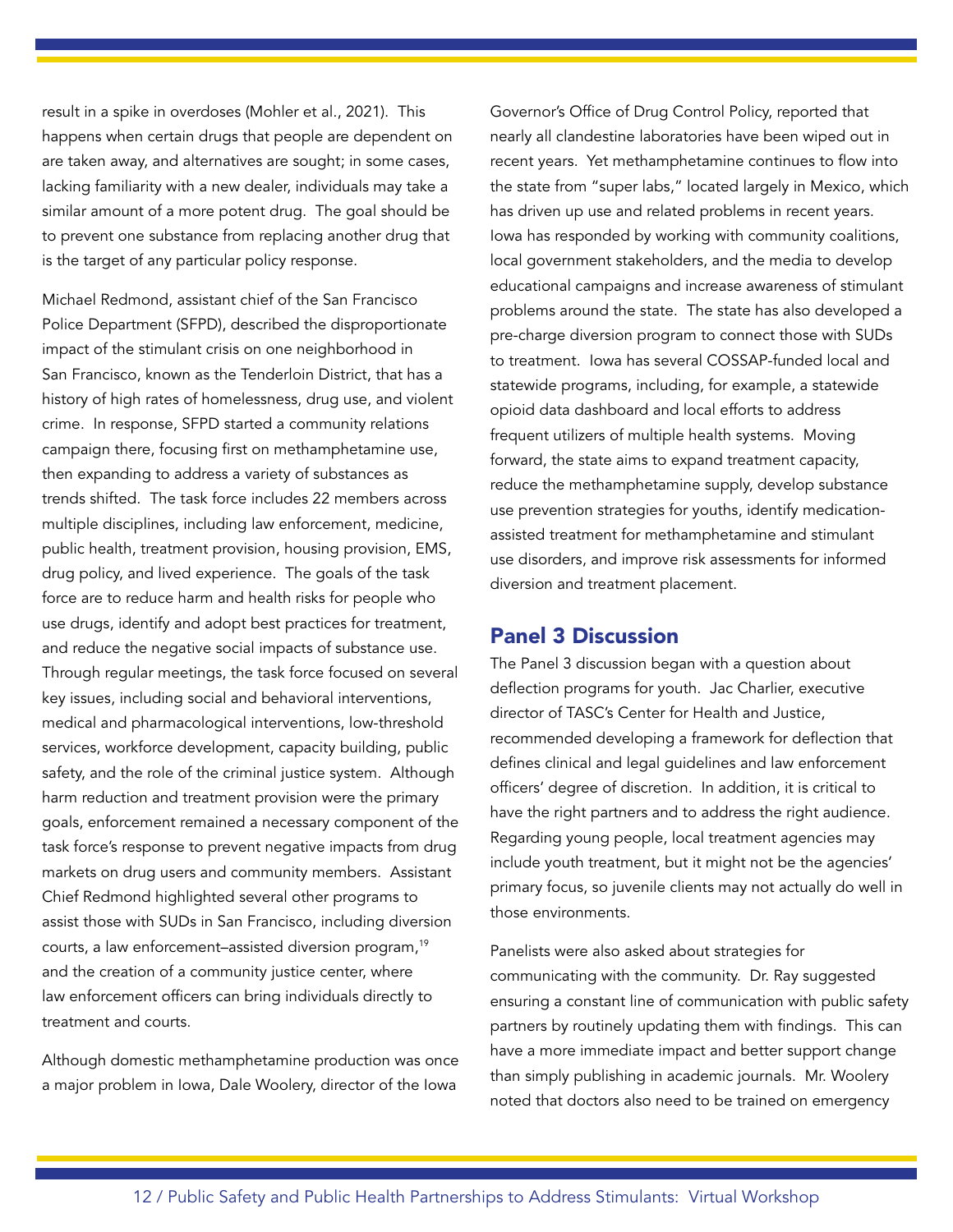departments procedures to ensure that patients who are experiencing an overdose are provided with recovery and treatment options before leaving a medical facility. Mr. Woolery also spoke about the role of the media and how they can both help and hinder community campaigns around substance use. In a 24-hour period, the media can create a lot of awareness about a situation, but if they are not providing accurate or complete information, they can also hinder the overall effort. Mr. Rutherford suggested using peer recovery support workers to help spread the word.

One participant asked the panelists how to address the unintended consequences of drug seizures. Dr. Ray discussed the value of communication among stakeholders. As an example, Dr. Ray spoke about one community where EMS workers reported a significant spike in overdose cases in the immediate area surrounding a major drug seizure (Rhodes et al., 2019). People who use drugs consequently may then obtain heroin from people they do not know; according to participants, purchasing from an unknown source more frequently results in a fentanylinduced overdose. Similar patterns have been observed in Manchester, New Hampshire, where first responders have informally reported localized spikes in overdoses immediately following law enforcement interdiction in the local drug market (C. Hickey, personal communication). The regional HIDTA utilized this information to develop an outreach program in which law enforcement officers conduct outreach with communities a few days before a major drug seizure in an attempt to mitigate the overdose fallout of that seizure.

Instead of law enforcement pushback, the current discussion has centered on pushback from public defenders. In San Francisco, law enforcement officers have already worked on establishing a collaborative system and work closely with public defenders on overdose cases. Diversion programs seem to be accepted at the street level among beat cops. Mr. Woolery mentioned that pushback might be related to concerns that defense lawyers may be forfeiting their clients' rights or that diversion programs may give the appearance

of forfeiting their rights, but otherwise, there seems to be general buy-in from public defenders.

Finally, like the rest of the panelists participating in this workshop, the panelists listed data availability and data sharing as two of the most crucial solutions to reducing the number of overdoses. Dr. Ray primarily focused on the critical issue of missing data from jails. Currently, data do not really exist to track individuals' movement in and out of jail, which presents a significant barrier to public health responses. Assistant Chief Redmond agreed, noting that offenders released in San Francisco have reported that the release process is so stressful that, upon release, they traveled three blocks from the entrance of the jail into the Tenderloin District and immediately return to drug use. Mr. Charlier also commented that the Overdose Detection Mapping Application Program (ODMAP)<sup>20</sup> pulls data from 911 centers, generally provides real-time/almost realtime data on potential drug availability, and works across jurisdictions that use those data.

## A Path Toward Recovery: Summary and Key Recommendations

For over a decade, the United States has witnessed a growing epidemic of overdose deaths emerge across the country. Although historically driven by opioids, stimulants, such as cocaine and methamphetamine, have become a growing part of the problem in recent years. In response, BJA, with support from RTI International and PERF, convened a virtual meeting of diverse stakeholders, including leading practitioners and researchers, across public safety, public health, and the community to identify and discuss promising strategies for addressing stimulant use disorder and opportunities for collaboration. Expert panelists discussed innovative law enforcement–led response, broader policy initiatives, and strategies for community engagement. During the meeting, the experts identified five key recommendations for enhancing stakeholders' response to stimulant use disorder.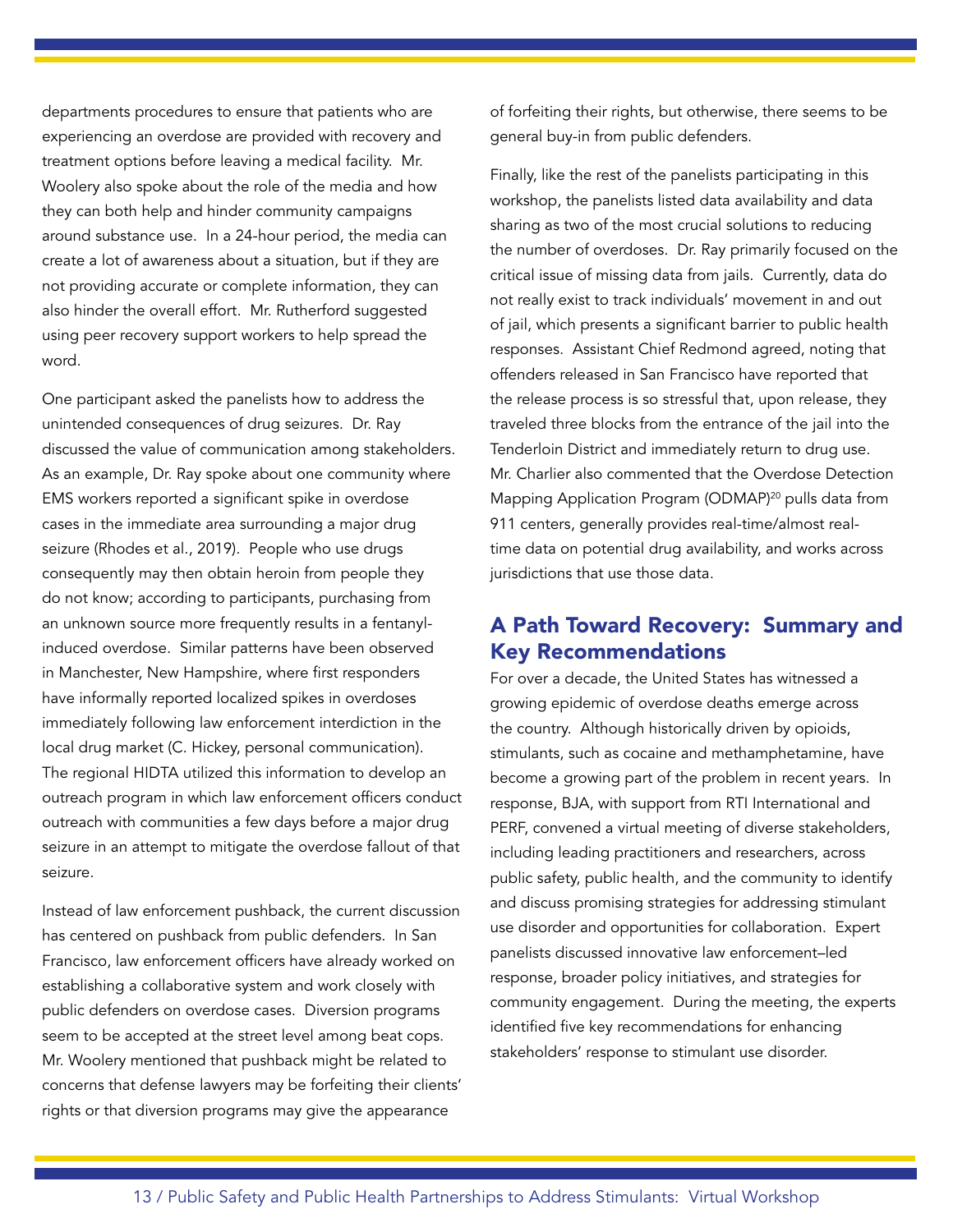## Key Recommendations and Implications for the Field

On the basis of the panels and audience discussion, several key recommendations can be made to improve response to stimulant use:

- 1. Implement deflection and pre-arrest diversion programs to connect people with stimulant use disorder to treatment and other services.
	- a. Involve first responder staff and mid-level managers in developing a program.
	- b. Create academy and in-service training on stimulant use disorder.
	- c. Ensure availability of low-barrier and immediate access to high-quality treatment.
	- d. Support small and rural jurisdictions where treatment options may not be available.

#### 2. Develop more robust methods to identify, track, and understand the illicit drug supply market.

- a. Data should be collected in a standardized, central location that is accessible by relevant stakeholders or easily shared.
- b. Improve the timeliness of data availability.
- c. Improve data on long-term outcomes related to stimulants.
- d. Develop policies that promote information sharing or reduce barriers to communication across stakeholders.
- e. Develop better ways to measure the effects of the illicit drug supply network.
- 3. Support research that seeks to develop medications for stimulant use disorder and strategies for stimulant-related overdoses.
	- a. Support research to identify evidence-based treatment options for stimulant use disorder.
	- b. Treatment options need to include telehealth options for equal access in rural areas.
- 4. Implement training on and increase community awareness of ways to address the stigma associated with substance use and addiction.
	- a. Improve training for health care professionals (e.g., physicians and nurses) in caring compassionately and competently for people with SUDs.
	- b. Educate the public about the science of drug dependence and how it works.
	- c. Recognize that susceptibility to changes in the brain in addiction is influenced by factors outside an individual's control, including genetics or the immediate environment.
- 5. Support harm reduction-focused, communitybased programs that seek to reduce the negative consequences associated with drug use.
	- a. Increase access to the lifesaving drug naloxone.
	- b. Increase access to syringe exchange programs that will help reduce the spread of blood-borne viruses.

First, panelists agreed that the most pressing need is to provide easily accessible treatment and recovery resources within the community for individuals with stimulant use disorder. Implementation of deflection and pre-arrest diversion programs, away from the criminal justice system and into the appropriate services, is critical for facilitating individuals' access to these services. Like addiction to

opioids, addiction to stimulants is a treatable neurological disease, and arrest can create additional issues that make recovery more difficult, such as loss of housing, employment, state and/or federal aid, and family support. Further, arrest can compound issues of stigma related to addiction and arrest. One expert panelist, Chief Magnus of TPD, described the implementation of a deflection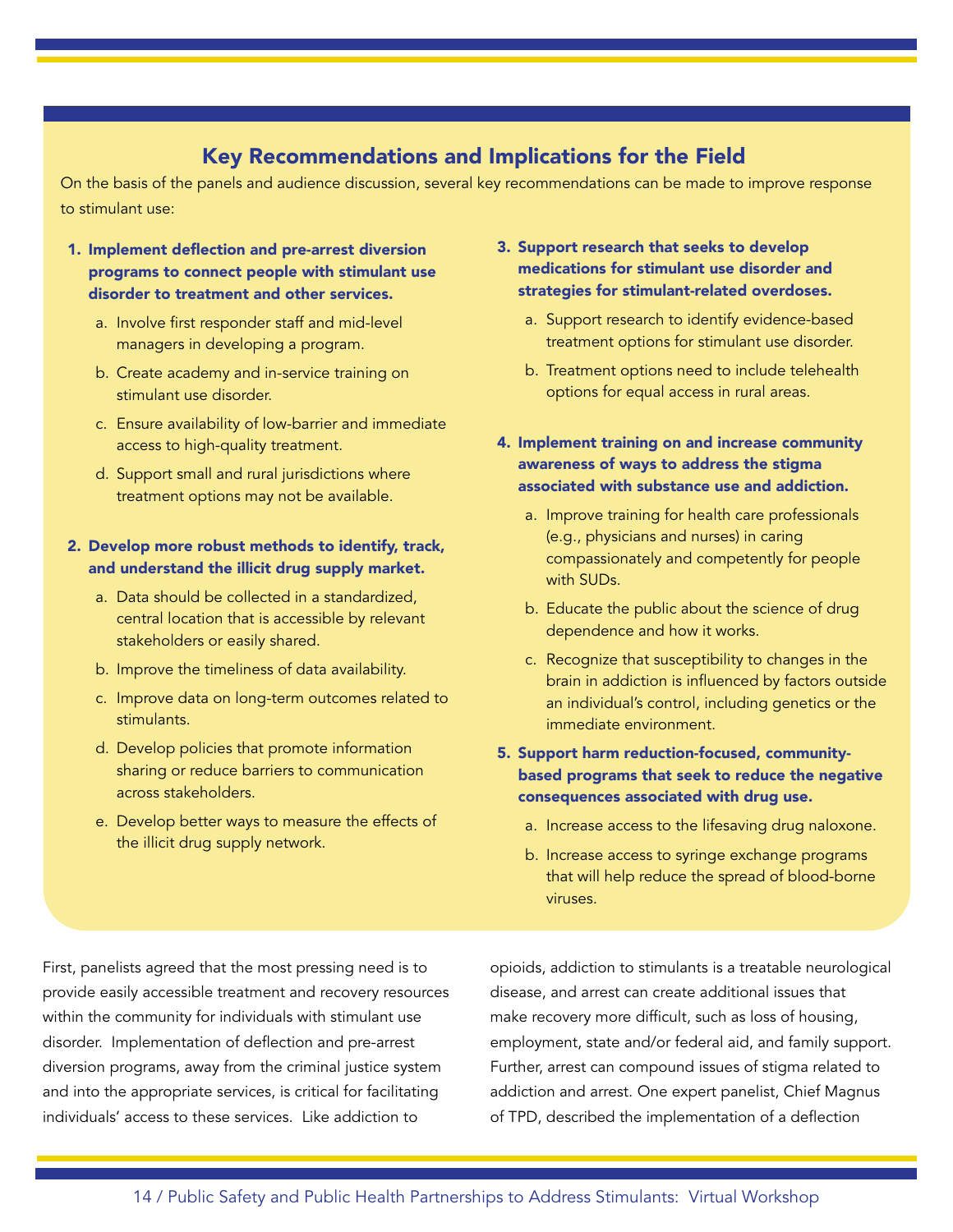program, which allows self-referrals and referrals by officers in the field without the threat of arrest and immediate, lowbarrier connection to a treatment provider. In addition to deflection programs, panelists discussed the importance of continuing to build and expand harm reduction efforts in policing, especially given the issues related to polysubstance use. Because it is common for individuals to co-use stimulants and opioids, harm reduction tools like naloxone and syringe exchange programs, especially with support from first responders, can be effective parts of the response to stimulants and can save lives.

Second, panelists recommended improvements around data collection and sharing among stakeholders. Expert panelists repeatedly discussed the need for improved data collection programs, and several spoke about how data sharing helped improve their response to stimulant use disorder. Data are critical for identifying problems, developing appropriate responses, and evaluating efforts. More complete, timely, and integrated data (i.e., across multiple stakeholders) around stimulant use, overdose, and other related problems can inform collaborative efforts to address the stimulant crisis. Experts recommended expanding existing data collection efforts by identifying and implementing new policies or practices (e.g., data sharing agreements) that ensure that data are collected in a standardized way that is easily understood and accessible to diverse stakeholders. It is also important to improve the timeliness of data, which can sometimes take months or years to become available. Finally, panelists noted the need for data on downstream outcomes related to stimulant use disorder so that interventions can be evaluated for effectiveness.

Finally, the expert panelists explained that it is imperative to support efforts to develop pharmacological treatments for stimulant use. Although there are no FDA-approved medications to treat stimulant use disorder, in-progress clinical trials show promising results (Ronsley et al., 2020).<sup>21,22</sup> In addition, unlike naloxone for the treatment of an opioid overdose, no medications can reverse an overdose involving stimulants. As these treatments are studied, other evidencebased approaches should be implemented or expanded. These approaches include behavioral interventions, such as CM and CBT, as well as harm reduction strategies, such as syringe exchange programs. Panelists also suggested greater use of peer recovery support specialists, as well as expansion of wraparound services.

For additional information about these recommendations or public safety and public health partnerships to address the rise in stimulant use, please contact Nick Richardson ([nrichardson@rti.org](mailto:nrichardson%40rti.org?subject=)) at RTI International and Jeremy Barnum at PERF [\(jbarnum@policeforum.org\)](mailto:jbarnum%40policeforum.org?subject=).

## References

Alvarez, Yolanda, Magí Farré, Francina Fonseca, & Marta Torrens 2010. "Anticonvulsant Drugs in Cocaine Dependence: A Systematic Review and Meta-Analysis." Journal of Substance Abuse Treatment 38(1): 66–73. [https://](https://doi.org/10.1016/j.jsat.2009.07.001) [doi.org/10.1016/j.jsat.2009.07.001.](https://doi.org/10.1016/j.jsat.2009.07.001)

Alvarez, Yolanda, Clara Pérez-Mañá, Marta Torrens, & Magí Farré. 2013. "Antipsychotic Drugs in Cocaine Dependence: A Systematic Review and Meta-Analysis." Journal of Substance Abuse Treatment 45(1): 1-10. [https://doi.](https://doi.org/10.1016/j.jsat.2012.12.013) [org/10.1016/j.jsat.2012.12.013](https://doi.org/10.1016/j.jsat.2012.12.013).

Bhatt, Meha, Laura Zielinski, Lola Baker-Beal, Neera Bhatnagar, Natalia Mouravska, Phillip Laplante, Andrew Worster, Lehana Thabane, & Zeinbab Samaan 2016. "Efficacy and Safety of Psychostimulants for Amphetamine and Methamphetamine Use Disorders: A Systematic Review and Meta-Analysis. Systematic Reviews 5. [https://doi.](https://doi.org/10.1186/s13643-016-0370-x) [org/10.1186/s13643-016-0370-x.](https://doi.org/10.1186/s13643-016-0370-x)

Bruns, E. J., Walker, J. S., Adams, J., Miles, P., Osher, T. W., Rast, J., & VanDenBerg, J. 2004. Ten Principles of the Wraparound Process. Portland, OR: National Wraparound Initiative, Research and Training Center on Family Support and Children's Mental Health, Portland State University.

Castells, Xavier, Ruth Cunill, Clara Pérez-Mañá, Xavier Vidal, & Dolors Capellà. 2016. "Psychostimulant Drugs for Cocaine Dependence." Cochrane Database of Systematic Reviews 9. [https://doi.org/10.1002/14651858.CD007380.pub4.](https://doi.org/10.1002/14651858.CD007380.pub4)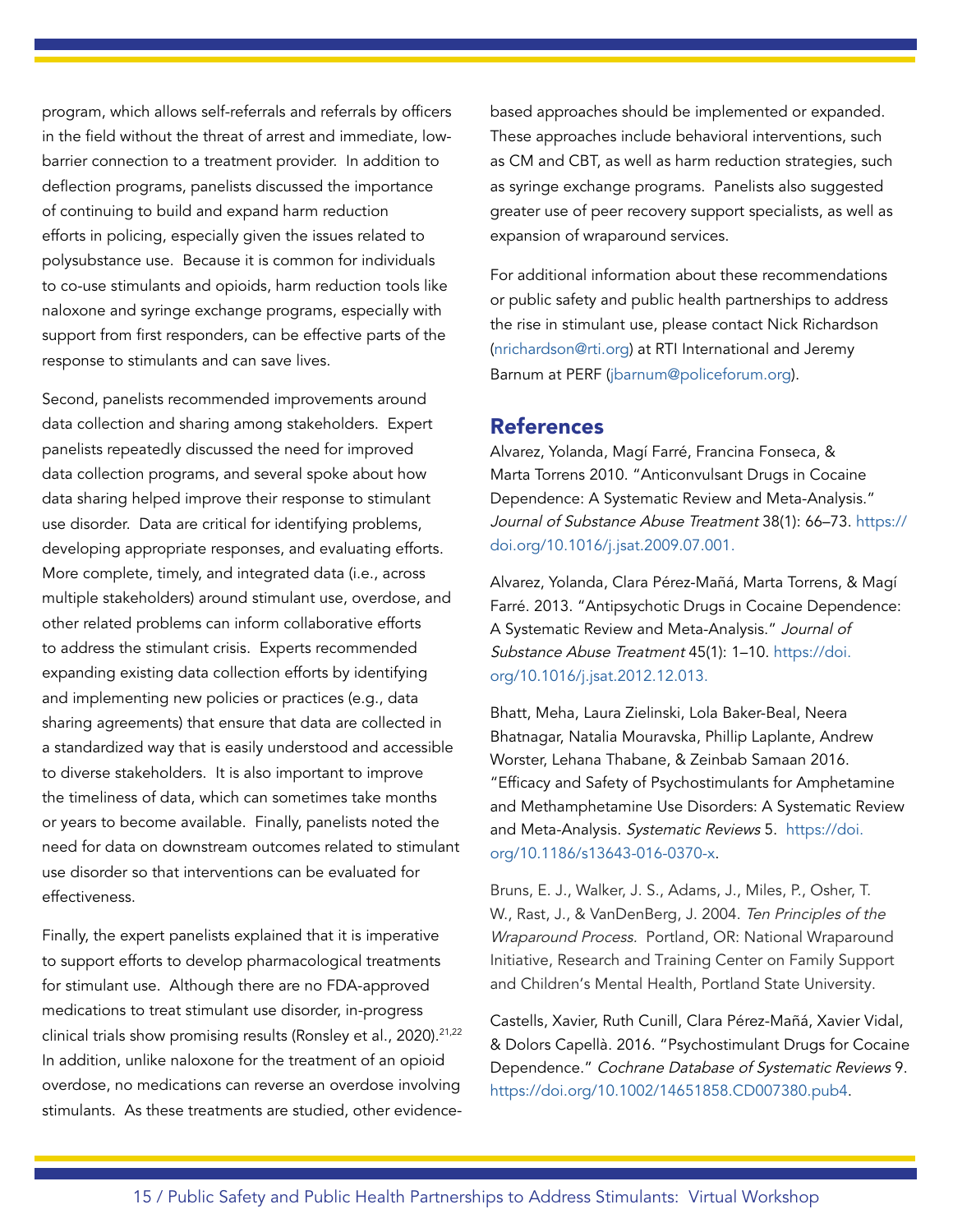Castells, Xavier, Thomas R. Kosten, Dolors Capellà, Xavier Vidal, Joan Colom, & Miguel Casas. 2009. "Efficacy of Opiate Maintenance Therapy and Adjunctive Interventions for Opioid Dependence with Comorbid Cocaine Use Disorders: A Systematic Review and Meta-Analysis of Controlled Clinical Trials." American Journal of Drug and Alcohol Abuse 35(5): 339-349. [https://doi.](https://doi.org/10.1080/00952990903108215) [org/10.1080/00952990903108215](https://doi.org/10.1080/00952990903108215).

Centers for Disease Control and Prevention (CDC). 2019. 2019 Annual Surveillance Report of Drug-Related Risks and Outcomes—United States, 2019. Atlanta, GA: U.S. Department of Health and Human Services. [https://](https://www.cdc.gov/drugoverdose/pdf/pubs/2019-cdc-drug-surveillance-report.pdf) [www.cdc.gov/drugoverdose/pdf/pubs/2019-cdc-drug](https://www.cdc.gov/drugoverdose/pdf/pubs/2019-cdc-drug-surveillance-report.pdf)[surveillance-report.pdf.](https://www.cdc.gov/drugoverdose/pdf/pubs/2019-cdc-drug-surveillance-report.pdf)

Chan, Brian, Karli Kondo, Michele Freeman, Chelsea Ayers, Jessica Montgomery, & Devan Kansagara. 2019. "Pharmacotherapy for Cocaine Use Disorder—a Systematic Review and Meta-Analysis." Journal of General Internal Medicine, 34(12): 2858–2873. [https://doi.org/10.1007/](https://doi.org/10.1007/s11606-019-05074-8) [s11606-019-05074-8](https://doi.org/10.1007/s11606-019-05074-8).

Chan, Brian, Michele Freeman, Karli Kondo, Chelsea Ayers, Jessica Montgomery, Robin Paynter, & Devan Kansagara. 2019. "Pharmacotherapy for Methamphetamine/ amphetamine Use Disorder—a Systematic Review and Meta-Analysis." Addiction 114(12): 2122–2136. [https://](https://pubmed.ncbi.nlm.nih.gov/31328345/) [pubmed.ncbi.nlm.nih.gov/31328345/.](https://pubmed.ncbi.nlm.nih.gov/31328345/)

Charlier, Jac and Jessica Reichert. 2020. "Introduction: Deflection—Police-Led Responses to Behavioral Health Challenges." The Journal for Advancing Justice 3: 1–14.

Ciccarone, Daniel. 2017. "Fentanyl in the U.S. Heroin Supply: A Rapidly Changing Risk Environment." International Journal on Drug Policy 46: 107–111. [https://](https://pubmed.ncbi.nlm.nih.gov/28735776/) [pubmed.ncbi.nlm.nih.gov/28735776/.](https://pubmed.ncbi.nlm.nih.gov/28735776/)

Ciccarone, Daniel. 2019. "The Triple Wave Epidemic: Supply and Demand Drivers of the U.S. Opioid Overdose Crisis." International Journal on Drug Policy 71: 183–188. <https://pubmed.ncbi.nlm.nih.gov/30718120/>.

Ciccarone, Daniel. 2021. "The Rise of Illicit Fentanyls, Stimulants and the Fourth Wave of the Opioid Overdose Crisis." Current Opinion in Psychiatry 34(4): 344–350. <https://pubmed.ncbi.nlm.nih.gov/33965972/>.

De Crescenzo, Franco, Marco Ciabattini, Gian Loreto D'Alò, Riccardo De Giorgi, Cinzia Del Giovane, Carolina Cassar, Luigi Janiri, Nicolas Clark, Michael Joshua Ostacher, & Andrea Cipriani. 2018. "Comparative Efficacy and Acceptability of Psychosocial Interventions for Individuals with Cocaine and Amphetamine Addiction: A Systematic Review and Network Meta-Analysis." PLoS Medicine 15(12). [https://journals.plos.org/plosmedicine/article?id=10.1371/](https://journals.plos.org/plosmedicine/article?id=10.1371/journal.pmed.1002715) [journal.pmed.1002715](https://journals.plos.org/plosmedicine/article?id=10.1371/journal.pmed.1002715).

Drug Enforcement Administration (DEA). 2020. Drugs of Abuse: A DEA Resource Guide/2020 Edition. Drug Enforcement Administration, U.S. Department of Justice. [https://www.dea.gov/sites/default/files/2020-04/](https://www.dea.gov/sites/default/files/2020-04/Drugs%20of%20Abuse%202020-Web%20Version-508%20compliant-4-24-20_0.pdf) [Drugs%20of%20Abuse%202020-Web%20Version-508%20](https://www.dea.gov/sites/default/files/2020-04/Drugs%20of%20Abuse%202020-Web%20Version-508%20compliant-4-24-20_0.pdf) [compliant-4-24-20\\_0.pdf.](https://www.dea.gov/sites/default/files/2020-04/Drugs%20of%20Abuse%202020-Web%20Version-508%20compliant-4-24-20_0.pdf)

Dürsteler, Kenneth M., Eva-Maria Berger, Johannes Strasser, Carlo Caflisch, Jochen Mutschler, Marcus Herdener, & Marc Vogel. 2015. "Clinical Potential of Methylphenidate in the Treatment of Cocaine Addiction: A Review of the Current Evidence." Substance Abuse and Rehabilitation 6: 61–74. <https://pubmed.ncbi.nlm.nih.gov/26124696/>.

Echevarria, Marco A. N., Tassio A. Reis, Guilianno R. Capatti, Victor S. Soares, Dartiu X. da Silveira, & Thiago M. Fidalgo. 2017. "N-acetylcysteine for Treating Cocaine Addiction–A Systematic Review." Psychiatry Research 251: 197–203. [https://www.sciencedirect.com/science/article/abs/pii/](https://www.sciencedirect.com/science/article/abs/pii/S0165178116308861?via%3Dihub) [S0165178116308861?via%3Dihub.](https://www.sciencedirect.com/science/article/abs/pii/S0165178116308861?via%3Dihub)

Ellis, Matthew S., Zachary A. Casper, & Theodore J. Cicero. 2018. "Twin Epidemics: The Surging Rise of Methamphetamine Use in Chronic Opioid Users." Drug and Alcohol Dependence 193: 14–20. [https://pubmed.ncbi.nlm.](https://pubmed.ncbi.nlm.nih.gov/30326396/) [nih.gov/30326396/](https://pubmed.ncbi.nlm.nih.gov/30326396/).

Farronato, Nadine S., Kenneth M. Dürsteler-Macfarland, Gerhard A. Wiesbeck, & Sylvie A. Petitjean. 2013. "A Systematic Review Comparing Cognitive-Behavioral Therapy and Contingency Management for Cocaine Dependence." Journal of Addictive Diseases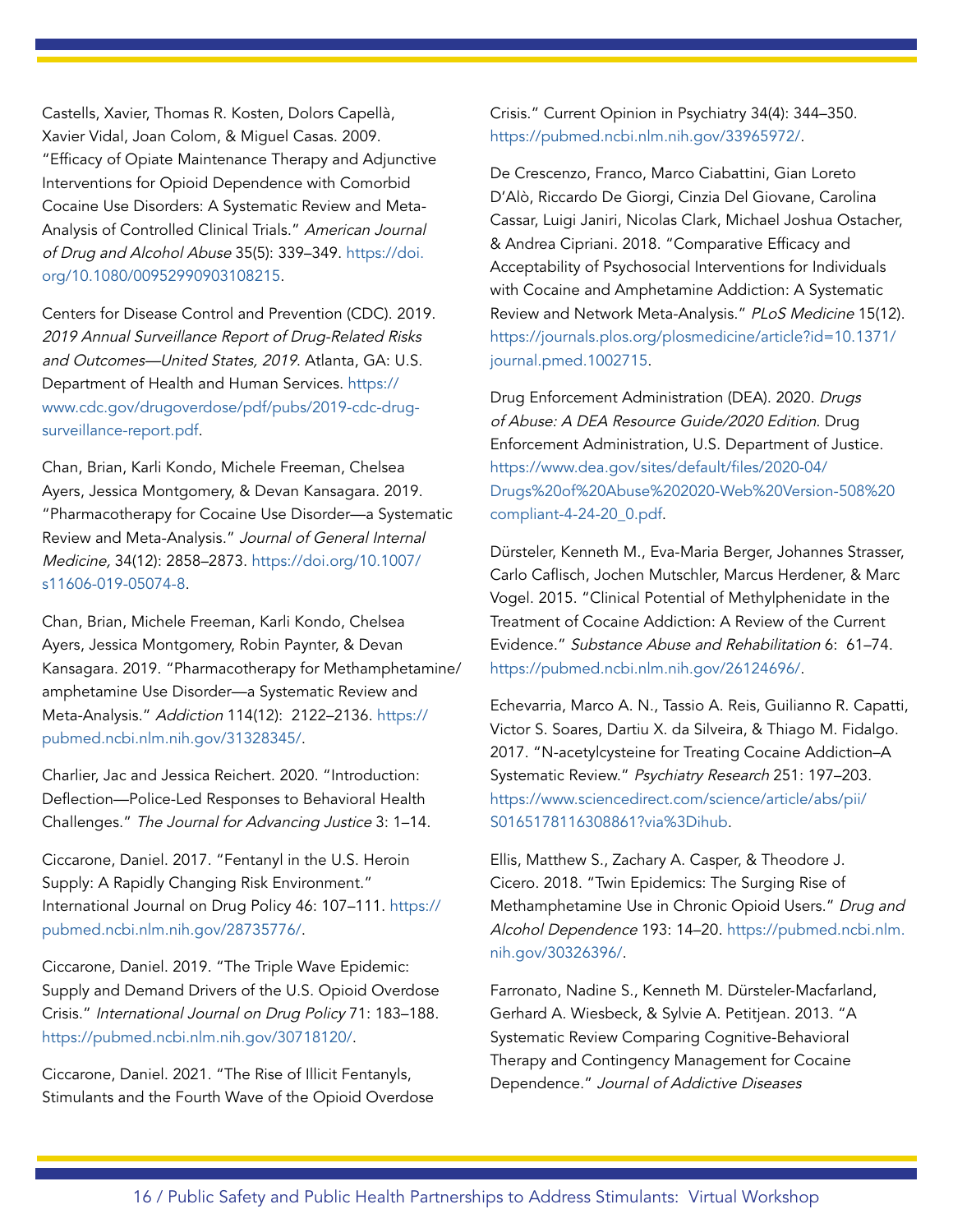#### 32(3): 274–287. [https://www.tandfonline.com/doi/](https://www.tandfonline.com/doi/abs/10.1080/10550887.2013.824328?journalCode=wjad20) [abs/10.1080/10550887.2013.824328?journalCode=wjad20](https://www.tandfonline.com/doi/abs/10.1080/10550887.2013.824328?journalCode=wjad20).

Fleming, Taylor, Allision A. Barker, Andrew Ivsins, Sheila Vakharia, & Ryan McNeil. 2020. "Stimulant Safe Supply: A Potential Opportunity to Respond to the Overdose Epidemic." Harm Reduction Journal 17. [https://](https://harmreductionjournal.biomedcentral.com/articles/10.1186/s12954-019-0351-1) [harmreductionjournal.biomedcentral.com/articles/10.1186/](https://harmreductionjournal.biomedcentral.com/articles/10.1186/s12954-019-0351-1) [s12954-019-0351-1.](https://harmreductionjournal.biomedcentral.com/articles/10.1186/s12954-019-0351-1)

Gates, Simon, Lesley A. Smith, & David Foxcroft. 2006. "Auricular Acupuncture for Cocaine Dependence." Cochrane Database of Systematic Reviews (1). [https://](https://www.cochranelibrary.com/cdsr/doi/10.1002/14651858.CD005192.pub2/full) [www.cochranelibrary.com/cdsr/doi/10.1002/14651858.](https://www.cochranelibrary.com/cdsr/doi/10.1002/14651858.CD005192.pub2/full) [CD005192.pub2/full.](https://www.cochranelibrary.com/cdsr/doi/10.1002/14651858.CD005192.pub2/full)

Goodison, Sean E., Michael J.D. Vermeer, Jeremy D. Barnum, Dulani Woods, & Brian A. Jackson. 2019. Law Enforcement Efforts to Fight the Opioid Crisis: Convening Police Leaders, Multidisciplinary Partners, and Researchers to Identify Promising Practices and to Inform a Research Agenda (Document Number RR-3064-NIJ). Santa Monica, CA: RAND Corporation. [https://www.rand.org/pubs/](https://www.rand.org/pubs/research_reports/RR3064.html) [research\\_reports/RR3064.html](https://www.rand.org/pubs/research_reports/RR3064.html).

Hainer, Ray. 2019. "Polysubstance Use and Stimulants: A Dangerous Fourth Wave in the Opioid Crisis." HealthCity. [https://healthcity.bmc.org/population-health/polysubstance](https://healthcity.bmc.org/population-health/polysubstance-use-dangerous-fourth-wave-opioid-crisis)[use-dangerous-fourth-wave-opioid-crisis](https://healthcity.bmc.org/population-health/polysubstance-use-dangerous-fourth-wave-opioid-crisis).

Harada, Takayuki, Hiroshi Tsutomi, Rintaro Mori, & David B. Wilson. 2018. "Cognitive-Behavioural Treatment for Amphetamine-Type Stimulants (ATS)-Use Disorders." Cochrane Database of Systematic Reviews 12(12). [https://](https://www.cochranelibrary.com/cdsr/doi/10.1002/14651858.CD011315.pub2/full) [www.cochranelibrary.com/cdsr/doi/10.1002/14651858.](https://www.cochranelibrary.com/cdsr/doi/10.1002/14651858.CD011315.pub2/full) [CD011315.pub2/full.](https://www.cochranelibrary.com/cdsr/doi/10.1002/14651858.CD011315.pub2/full)

Hedegaard, Holly, Arialdi Miniño, & Margaret Warner. 2020. Drug Overdose Deaths in the United States, 1999–2018. NCHS Data Brief No. 365. Hyattsville, MD: National Center for Health Statistics. [https://www.cdc.gov/nchs/data/](https://www.cdc.gov/nchs/data/databriefs/db356-h.pdf) [databriefs/db356-h.pdf.](https://www.cdc.gov/nchs/data/databriefs/db356-h.pdf)

Hoots, Brooke, Alana Vivolo-Kantor, & Puja Seth. 2020. "The Rise in Non-Fatal and Fatal Overdoses Involving Stimulants With and Without Opioids in the United States." Addiction 115(5): 946-958. [https://onlinelibrary.wiley.com/](https://onlinelibrary.wiley.com/doi/10.1111/add.14878) [doi/10.1111/add.14878.](https://onlinelibrary.wiley.com/doi/10.1111/add.14878)

Indave, Blanca I., Silvia Minozzi, Pier P. Pani, & Laura Amato. 2016. "Antipsychotic Medications for Cocaine Dependence." Cochrane Database of Systematic Reviews (3). [https://www.cochranelibrary.com/cdsr/](https://www.cochranelibrary.com/cdsr/doi/10.1002/14651858.CD006306.pub3/information) [doi/10.1002/14651858.CD006306.pub3/information.](https://www.cochranelibrary.com/cdsr/doi/10.1002/14651858.CD006306.pub3/information)

Kishi, Taro, Yuki Matsuda, Nakao Iwata, & Christoph C. Correll. 2013. "Antipsychotics for Cocaine or Psychostimulant Dependence: Systematic Review and Meta-Analysis of Randomized, Placebo-Controlled Trials." The Journal of Clinical Psychiatry 74(12): e1169–e1180. [https://www.psychiatrist.com/jcp/addiction/substance](https://www.psychiatrist.com/jcp/addiction/substance-use-disorders/antipsychotics-cocaine-psychostim)[use-disorders/antipsychotics-cocaine-psychostimulant](https://www.psychiatrist.com/jcp/addiction/substance-use-disorders/antipsychotics-cocaine-psychostim)[dependence/.](https://www.psychiatrist.com/jcp/addiction/substance-use-disorders/antipsychotics-cocaine-psychostim)

Lee, Nicole K., & Richard A. Rawson. 2008. "A Systematic Review of Cognitive and Behavioural Therapies for Methamphetamine Dependence." Drug and Alcohol Review, 27(3), 309–317. [https://onlinelibrary.wiley.com/doi/](https://onlinelibrary.wiley.com/doi/abs/10.1080/09595230801919494) [abs/10.1080/09595230801919494](https://onlinelibrary.wiley.com/doi/abs/10.1080/09595230801919494).

Lockwood, Tracy-Lynn, Philip Huynh, Alex Richard, Emily Sightes, Katie Bailey, Bradley Ray, & Marya Lieberman. 2021. "Community Overdose Surveillance: Comparing Substances Collected from the Death Scene Investigation to Toxicology Results." Drug and Alcohol Dependence 224. <https://pubmed.ncbi.nlm.nih.gov/33932743/>.

Margolin, Arthur, Herbert D. Kleber, Kelly S. Avants, Janet Konefal, Frank Gawin, Elena Stark, James Sorensen, Eleanor Midkiff, Elizabeth Wells, Ron Jackson, Milton Bullock, Patricia D. Culliton, Sharon Boles, & Roger Vaughan. 2002. "Acupuncture for the Treatment of Cocaine Addiction: A Randomized Controlled Trial." JAMA 287(1): 55–63. [https://](https://jamanetwork.com/journals/jama/article-abstract/194524) [jamanetwork.com/journals/jama/article-abstract/194524.](https://jamanetwork.com/journals/jama/article-abstract/194524)

Mills, Edward J., Ping Wu, Joel Gagnier, & John O. Ebbert. 2005. "Efficacy of Acupuncture for Cocaine Dependence: A Systematic Review & Meta-Analysis." Harm Reduction Journal 2: 4. [https://harmreductionjournal.biomedcentral.](https://harmreductionjournal.biomedcentral.com/articles/10.1186/1477-7517-2-4) [com/articles/10.1186/1477-7517-2-4](https://harmreductionjournal.biomedcentral.com/articles/10.1186/1477-7517-2-4).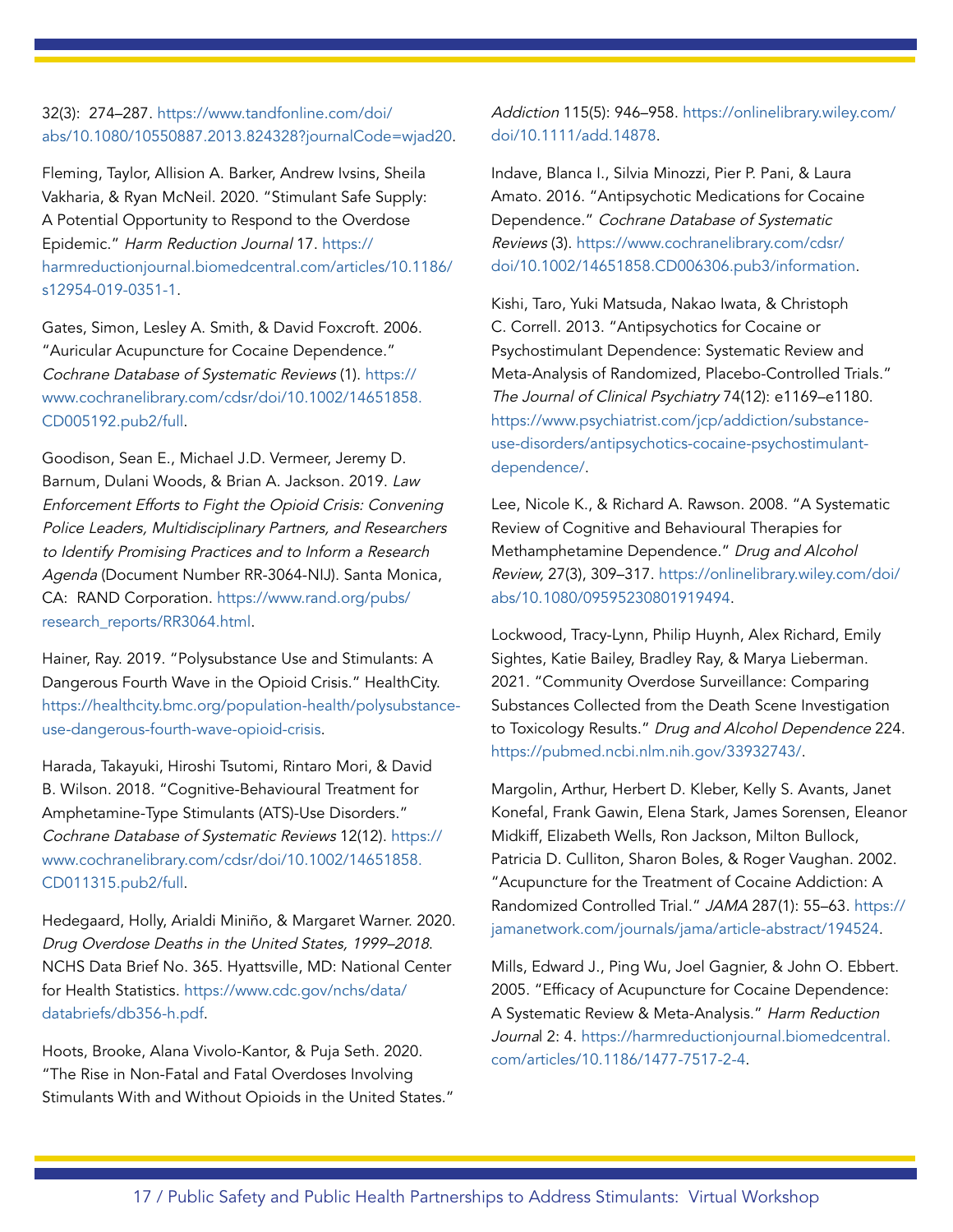Minozzi, Silvia, Laura Amato, Pier P. Pani, Renata Solimini, Simona Vecchi, Franco De Crescenzo, Piergiorgia Zuccaro, & Marina Davoli. 2015a. "Dopamine Agonists for the Treatment of Cocaine Dependence." Cochrane Database of Systematic Reviews (5). [https://www.cochranelibrary.com/](https://www.cochranelibrary.com/cdsr/doi/10.1002/14651858.CD003352.pub4/full) [cdsr/doi/10.1002/14651858.CD003352.pub4/full](https://www.cochranelibrary.com/cdsr/doi/10.1002/14651858.CD003352.pub4/full).

Minozzi, Silvia, Laura Amato, Marina Davoli, Michael F. Farrell, Anelise ARL Lima Reisser, Pier P. Pani, Mauricio Silva de Lima, Bernardo G. Soares, & Simona Vecchi. 2015b. "Anticonvulsants for Cocaine Dependence." Cochrane Database of Systematic Reviews (4). [https://](https://www.cochranelibrary.com/cdsr/doi/10.1002/14651858.CD006754.pub3/full) [www.cochranelibrary.com/cdsr/doi/10.1002/14651858.](https://www.cochranelibrary.com/cdsr/doi/10.1002/14651858.CD006754.pub3/full) [CD006754.pub3/full.](https://www.cochranelibrary.com/cdsr/doi/10.1002/14651858.CD006754.pub3/full)

Mohler, G., Mishra, S., Ray, B., Magee, L., Huynh, P., Canada, M., O'Donnell, D., & Flaxman, S. 2021. "A Modified Two-Process Knox Test for Investigating the Relationship Between Law Enforcement Opioid Seizures and Overdoses." Proceedings of the Royal Society A: Mathematical, Physical and Engineering Sciences 477(2250). [https://royalsocietypublishing.org/doi/10.1098/](https://royalsocietypublishing.org/doi/10.1098/rspa.2021.0195) [rspa.2021.0195.](https://royalsocietypublishing.org/doi/10.1098/rspa.2021.0195)

Pani, Pier P., Emanuela Trogu, Rosangela Vacca, Laura Amato, Simona Vecchi, & Marina Davoli. 2010. "Disulfiram for the Treatment of Cocaine Dependence." Cochrane Database of Systematic Reviews, (1). [https://doi.](https://doi.org/10.1002/14651858.CD007024.pub2) [org/10.1002/14651858.CD007024.pub2.](https://doi.org/10.1002/14651858.CD007024.pub2)

Pani, Pier P., Emanuela Trogu, Simona Vecchi, & Laura Amato. 2011. "Antidepressants for Cocaine Dependence and Problematic Cocaine Use." Cochrane Database of Systematic Reviews (12). [https://doi.org/10.1002/14651858.](https://doi.org/10.1002/14651858.CD002950.pub3) [CD002950.pub3.](https://doi.org/10.1002/14651858.CD002950.pub3)

Peavy, Michelle K., Caleb Banta-Green, & Mandy Owens. 2021. "Opioids and Stimulants: What Are They and How Are People Using Them?" Seattle, WA: Addictions, Drug & Alcohol Institute, University of Washington. [https://adai.](https://adai.uw.edu/pubs/pdf/2021opioidsstimulants.pdf) [uw.edu/pubs/pdf/2021opioidsstimulants.pdf.](https://adai.uw.edu/pubs/pdf/2021opioidsstimulants.pdf)

Pérez-Mañá, Clara, Xavier Castells, Marta Torrens, Dolors Capellà, & Magi Farre. 2013. "Efficacy of Psychostimulant Drugs for Amphetamine Abuse or Dependence." Cochrane Database of Systematic Reviews (9).

## [https://www.cochranelibrary.com/cdsr/](https://www.cochranelibrary.com/cdsr/doi/10.1002/14651858.CD009695.pub2/full) [doi/10.1002/14651858.CD009695.pub2/full](https://www.cochranelibrary.com/cdsr/doi/10.1002/14651858.CD009695.pub2/full).

Pérez-Mañá, Clara, Xavier Castells, Xavier Vidal, Miguel Casas, & Dolors Capellà. 2011. "Efficacy of Indirect Dopamine Agonists for Psychostimulant Dependence: A Systematic Review and Meta-Analysis of Randomized Controlled Trials." Journal of Substance Abuse Treatment 40(2): 109–122. [https://www.ncbi.nlm.nih.gov/books/](https://www.ncbi.nlm.nih.gov/books/NBK81562/) [NBK81562/.](https://www.ncbi.nlm.nih.gov/books/NBK81562/)

Police Executive Research Forum (PERF). 2016. Building Successful Partnerships Between Law Enforcement and Public Health Agencies to Address Opioid Use. COPS Office Emerging Issues Forums. Washington, DC: Office of Community Oriented Policing Services. [https://cops.usdoj.](https://cops.usdoj.gov/ric/Publications/cops-p356-pub.pdf) [gov/ric/Publications/cops-p356-pub.pdf](https://cops.usdoj.gov/ric/Publications/cops-p356-pub.pdf).

Rhodes, Blythe, Betsy Costenbader, Loftin Wilson, Rebecca Hershow, Jennifer Carroll, William Zule, Carol Golin, & Lauren Brinkley-Rubinstein. 2019. "Urban, Individuals of Color are Impacted by Fentanyl-Contaminated Heroin." International Journal on Drug Policy 73: 1–6. [https://doi.](https://doi.org/10.1016/j.drugpo.2019.07.008) [org/10.1016/j.drugpo.2019.07.008](https://doi.org/10.1016/j.drugpo.2019.07.008).

Ronsley, Claire, Seonaid Nolan, Rod Knight, Kanna Hayashi, Jano Klimas, Alex Walley, Evan Wood, & Nadia Fairbairn. 2020. "Treatment of Stimulant Use Disorder: A Systematic Review of Reviews." PLoS One 15(6). [https://doi.](https://doi.org/10.1371/journal.pone.0234809) [org/10.1371/journal.pone.0234809.](https://doi.org/10.1371/journal.pone.0234809)

Roozen, Hendrik G., Jiska J. Boulogne, Maurits W. van Tulder, Wim van den Brink, Cor A. J. De Jong, & J. F. M. Kerkhof. 2004. "A Systematic Review of the Effectiveness of the Community Reinforcement Approach in Alcohol, Cocaine and Opioid Addiction." Drug and Alcohol Dependence, 74(1): 1–13. [https://doi.org/10.1016/j.](https://doi.org/10.1016/j.drugalcdep.2003.12.006) [drugalcdep.2003.12.006.](https://doi.org/10.1016/j.drugalcdep.2003.12.006)

Sangroula, Dinesh, Fatima Motiwala, Bivek Wagle, Vivek C. Shah, Katsushiki Hagi, & Steven Lippmann. 2017. Modafinil Treatment of Cocaine Dependence: A Systematic Review and Meta-Analysis. Substance Use & Misuse 52(10): 1292– 1306. [https://doi.org/10.1080/10826084.2016.1276597.](https://doi.org/10.1080/10826084.2016.1276597)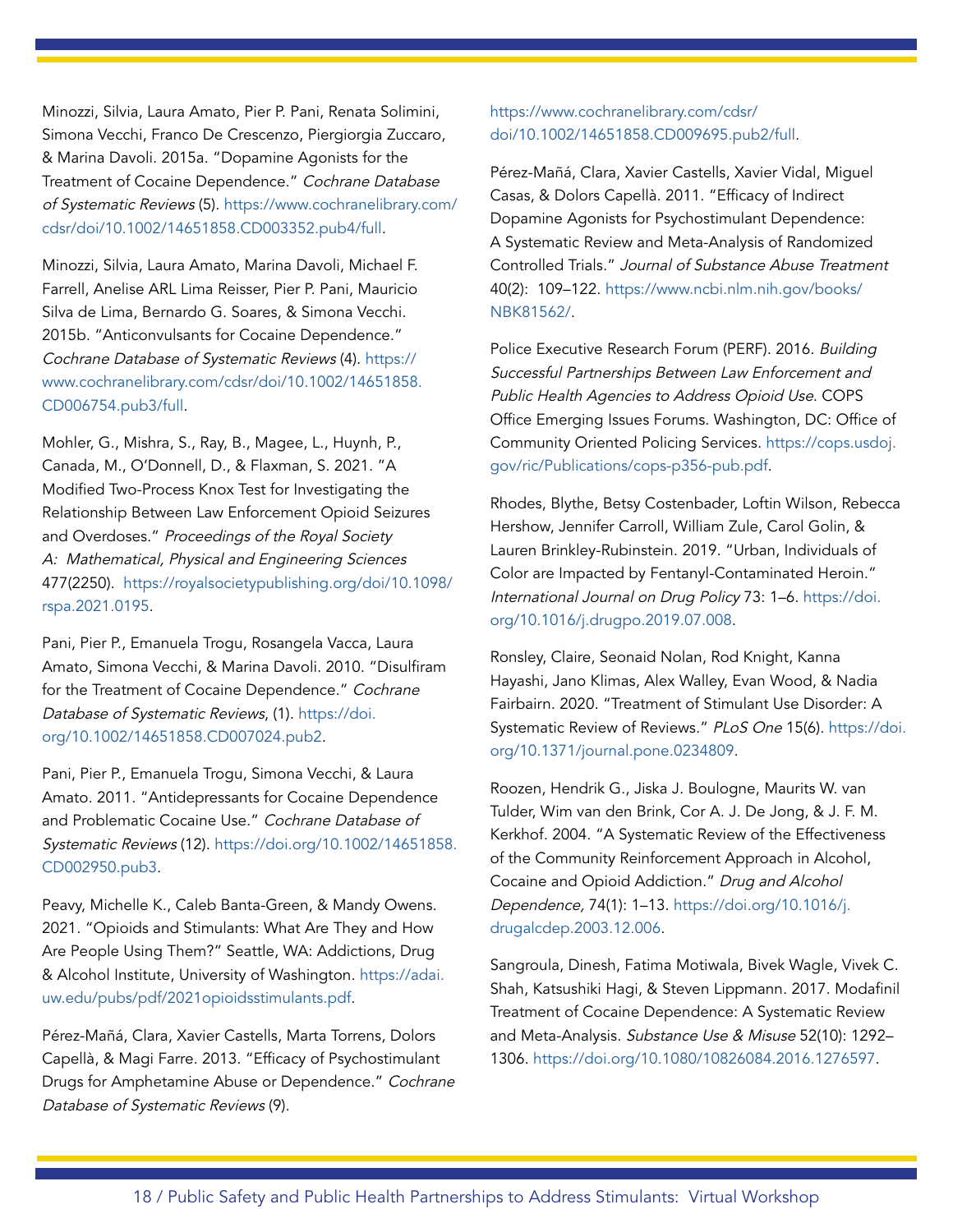Schierenberg, Alwin, Jan van Amsterdam, Wim van den Brink, & Anna E. Goudriaan. 2012. "Efficacy of Contingency Management for Cocaine Dependence Treatment: A Review of the Evidence." Current Drug Abuse Reviews 5(4): 320– 331. [https://doi.org/10.2174/1874473711205040006.](https://doi.org/10.2174/1874473711205040006)

Schumacher, J. E., Milby, J. B., Wallace, D., Meehan, D. C., Kertesz, S., Vuchinich, R., Dunning, J., & Usdan, S. 2007. "Meta-Analysis of Day Treatment and Contingency-Management Dismantling Research: Birmingham Homeless Cocaine Studies (1990-2006)." Journal of Consulting and Clinical Psychology 75(5): 823–828. [https://doi.](https://doi.org/10.1037/0022-006X.75.5.823) [org/10.1037/0022-006X.75.5.823](https://doi.org/10.1037/0022-006X.75.5.823).

Singh, Mohit, Dipinder Keer, Jan Klimas, Evan Wood, & Dan Werb. 2016. "Topiramate for Cocaine Dependence: A Systematic Review and Meta-Analysis of Randomized Controlled Trials." Addiction 111(8): 1337–1346. [https://](https://pubmed.ncbi.nlm.nih.gov/26826006/) [pubmed.ncbi.nlm.nih.gov/26826006/.](https://pubmed.ncbi.nlm.nih.gov/26826006/)

Substance Abuse and Mental Health Services Administration (SAMHSA). 2020. Treatment of Stimulant Use Disorders. (SAMHSA Publication No. PEP20-06-01-001). Rockville, MD: National Mental Health and Substance Use Policy Laboratory. [https://store.samhsa.gov/sites/default/files/](https://store.samhsa.gov/sites/default/files/SAMHSA_Digital_Download/PEP20-06-01-001_508.pdf) [SAMHSA\\_Digital\\_Download/PEP20-06-01-001\\_508.pdf.](https://store.samhsa.gov/sites/default/files/SAMHSA_Digital_Download/PEP20-06-01-001_508.pdf)

Torrens, Marta, Francina Fonseca, Gerard Mateu, & Magí Farré. 2005. "Efficacy of Antidepressants in Substance Use Disorders With and Without Comorbid Depression: A Systematic Review and Meta-Analysis. Drug Alcohol Dependence 78(1): 1–22. [https://doi.org/10.1016/j.](https://doi.org/10.1016/j.drugalcdep.2004.09.004) [drugalcdep.2004.09.004.](https://doi.org/10.1016/j.drugalcdep.2004.09.004)

Volkow, Nora. 2020. "Rising Stimulant Deaths Show That We Face More Than Just an Opioid Crisis." Nora's Blog. National Institute on Drug Abuse (NIDA). [https://nida.nih.](https://nida.nih.gov/about-nida/noras-blog/2020/11/rising-stimulant-deaths-show-we-face-more-than-just-opioid-crisis) [gov/about-nida/noras-blog/2020/11/rising-stimulant-deaths](https://nida.nih.gov/about-nida/noras-blog/2020/11/rising-stimulant-deaths-show-we-face-more-than-just-opioid-crisis)[show-we-face-more-than-just-opioid-crisis](https://nida.nih.gov/about-nida/noras-blog/2020/11/rising-stimulant-deaths-show-we-face-more-than-just-opioid-crisis).

## **Endnotes**

- 1 <https://bja.ojp.gov/program/cossap/overview>
- 2 <https://www.cossapresources.org/>
- 3 <https://www.cossapresources.org/Program/TTA>

4 The original program, Comprehensive Opioid Abuse Program, was then expanded in 2020 to include stimulants and other substances and was renamed the Comprehensive Opioid, Stimulant, and Substance Abuse Program. The program's goals are to promote and support access to treatment and recovery for those facing addiction while in the criminal justice system, strengthen the collection and sharing of data across systems, align and maximize resources across systems, and prevent the use and misuse of illicit substances.

5 Through the collection of drug analysis results from local, state, and federal crime laboratories, NFLIS-Drug is able to provide supply-side indicators and identify trafficking and abuse patterns, emerging drugs and their availability, and changes in indicators of drug patterns geographically over time. The data comprise the results of tests from crime laboratories in all 50 states, representing 282 laboratories and 98 percent of the drug-related caseload nationally. As such, NFLIS-Drug, along with the CDC, has been largely responsible for identifying the trends occurring throughout the overdose epidemic through an annual report of findings from the previous year's drug analyses.

6 Some of these medications include antidepressants (Chan et al., 2019a, 2019b; Pani et al., 2011; Torrens et al., 2005), disulfiram (Pani et al., 2010), dopamine agonists (Chan et al., 2019a; Minozzi et al., 2015a), antipsychotics (Alvarez et al., 2013; Chan et al., 2019a, 2019b; Indave et al., 2016; Kishi et al., 2013), anticonvulsants (Alvarez et al., 2010; Chan et al., 2019a, 2019b; Minozzi et al., 2015b), topiramate (Chan et al., 2019a, 2019b; Singh et al., 2016), psychostimulants (Bhatt et al., 2016; Castells et al., 2016; Chan et al., 2019b; Pérez-Mañá et al., 2011, 2013), modafinil (Sangroula et al., 2017), methylphenidate (Chan et al., 2019b; Dürsteler et al., 2015), opioid agonists (Castells et al., 2009), and N-acetylcysteine (Echevarria et al., 2017).

7 Systematic reviews of many of these treatment options point to nonsignificant results or low data quality across studies (e.g., questionable effect sizes due to small samples or incomplete datasets [Harada et al., 2018]), thus failing to establish the efficacy of medications to treat stimulant use disorder. Nevertheless, the use of psychostimulant treatment draws on rationale from evidence-based treatments related to nicotine replacement (Ronsley et al., 2020).